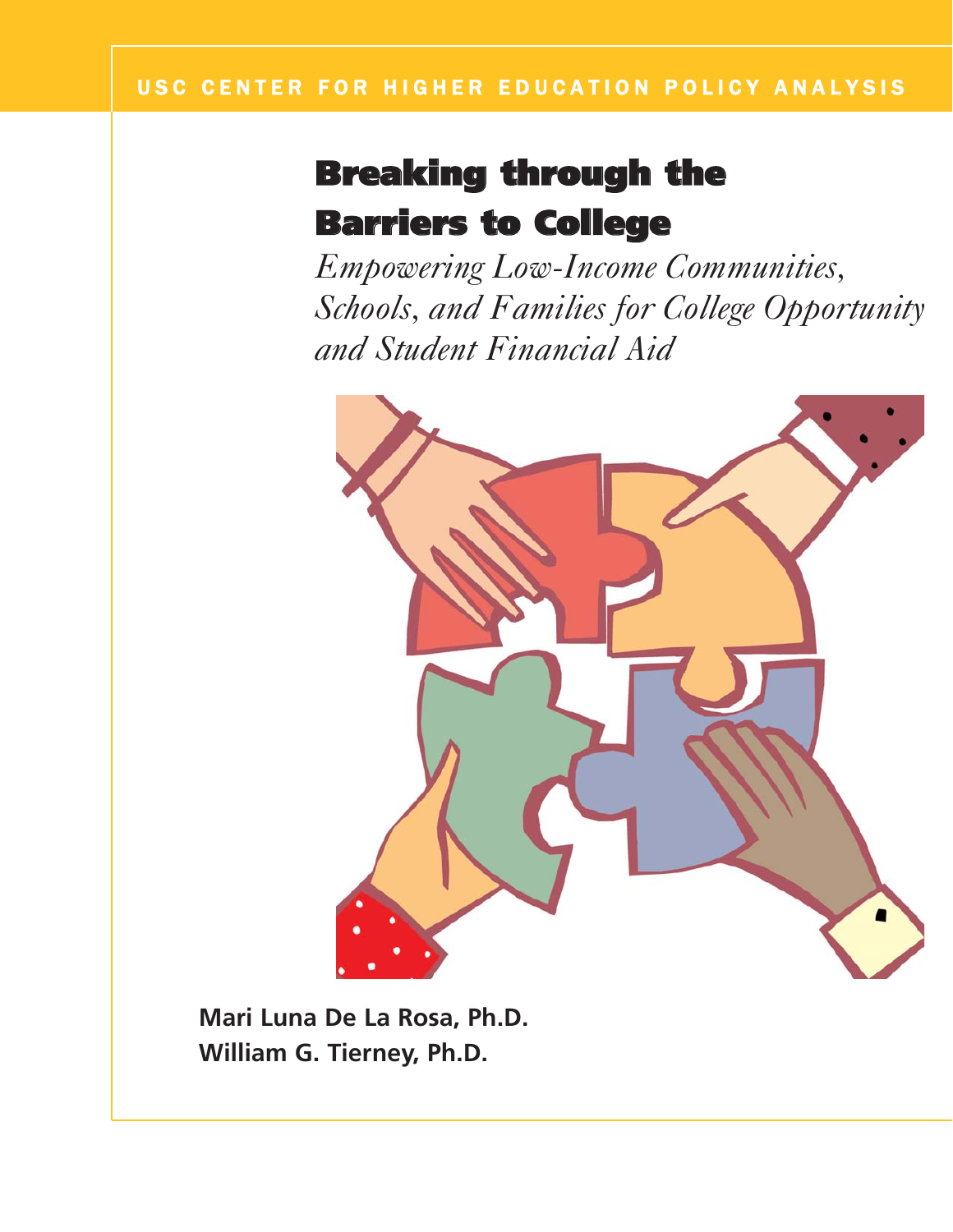## **About CHEPA**

#### HE CENTER FOR HIGHER EDUCATION POLICY ANALYSIS (CHEPA)

is an interdisciplinary research unit led by Director, William G. Tierney, and Associate Director, Adrianna Kezar. The Center was established to engage the postsecondary-education community actively, and to serve as an important intellectual center within the Rossier School of Education; it draws significant support and commitment from the administration. The Center's mission is to improve urban higher education, strengthen school-university relationships, and to focus on international higher education, emphasizing Latin America and the Pacific Rim. Working on fulfilling that mission are the Center's faculty, research assistants, and staff. We are currently involved in a three-year study of college access and financial aid for lowincome students, a multi-year investigation of governance and decision-making in higher education, a study on ways to increase the diversity of faculty, and a project that will provide ways to increase the transfer rate of urban community college students to four-year institutions.

Over the last decade we have received funding from the Ford Foundation, the Pew Charitable Trusts, Atlantic Philanthropies, the James Irvine Foundation, the U.S. Department of Education, the William and Flora Hewlett Foundation, the J. Paul Getty Trust, Lumina Foundation for Education, The Education Financing Foundation of California, Sallie Mae Fund, and the Haynes Foundation.

HIS RESEARCH IS SUPPORTED BY A GRANT FROM LUMINA FOUNDATION FOR EDUCATION. Lumina Foundation for Education, an Indianapolis-based, private, independent foundation, strives to help people achieve their potential by expanding access and success in education beyond high school. Through grants for research, innovation, communication, and evaluation, as well as policy education and leadership development, Lumina Foundation addresses issues that affect access and educational attainment among all students, particularly underserved student groups, including adult learners. The Foundation bases its mission on the belief that postsecondary education remains one of the most beneficial investments that individuals can make in themselves and that society can make in its people. For more details on the Foundation, visit its Web site at www.luminafoundation.org. The contents of this publication do not necessarily represent the views of Lumina Foundation for Education, its officers or staff.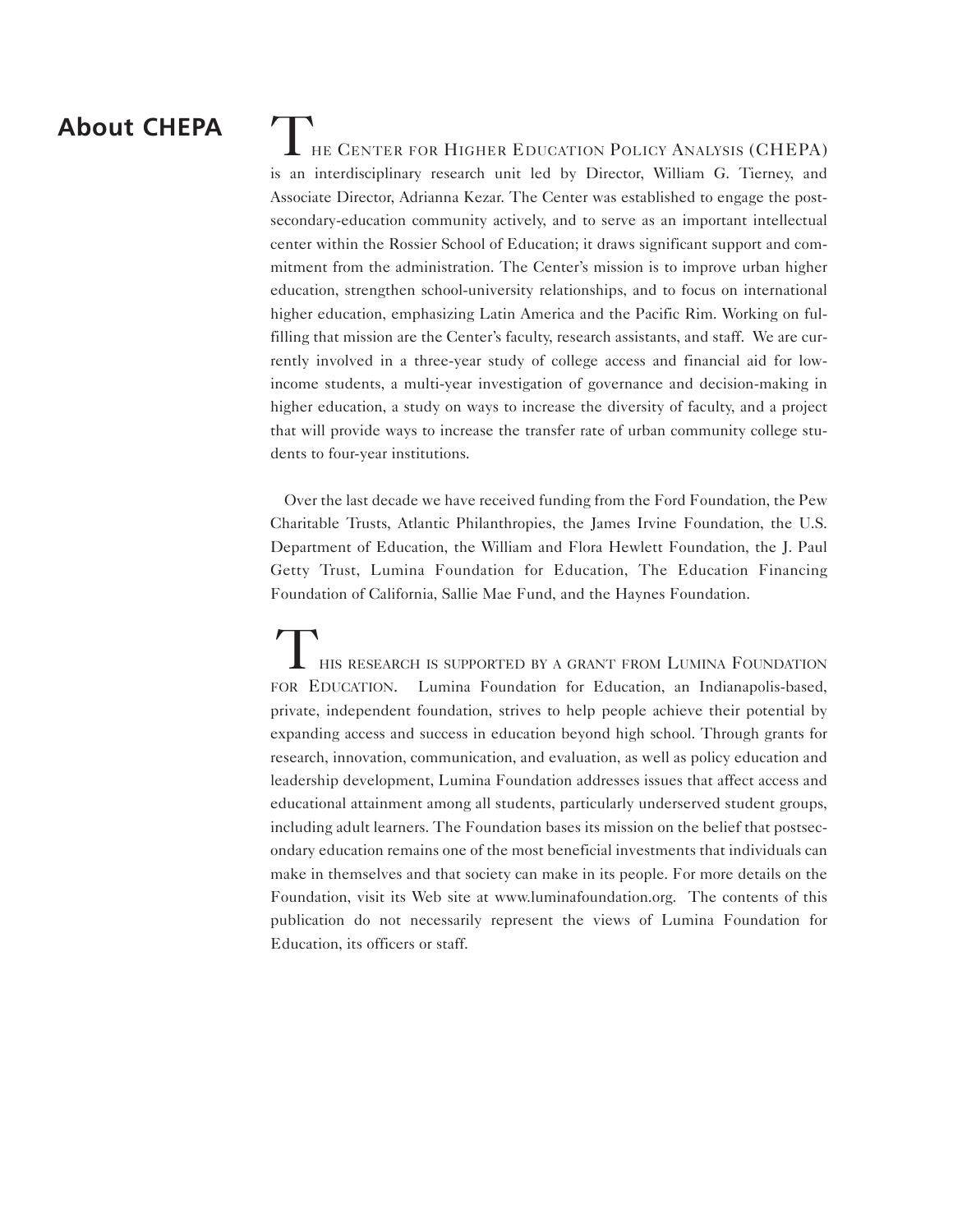## Breaking through the Barriers to College

*Empowering Low-Income Communities, Schools, and Families for College Opportunity and Student Financial Aid*

> **Mari Luna De La Rosa, Ph.D. William G. Tierney, Ph.D.**

**USC Center for Higher Education Policy Analysis**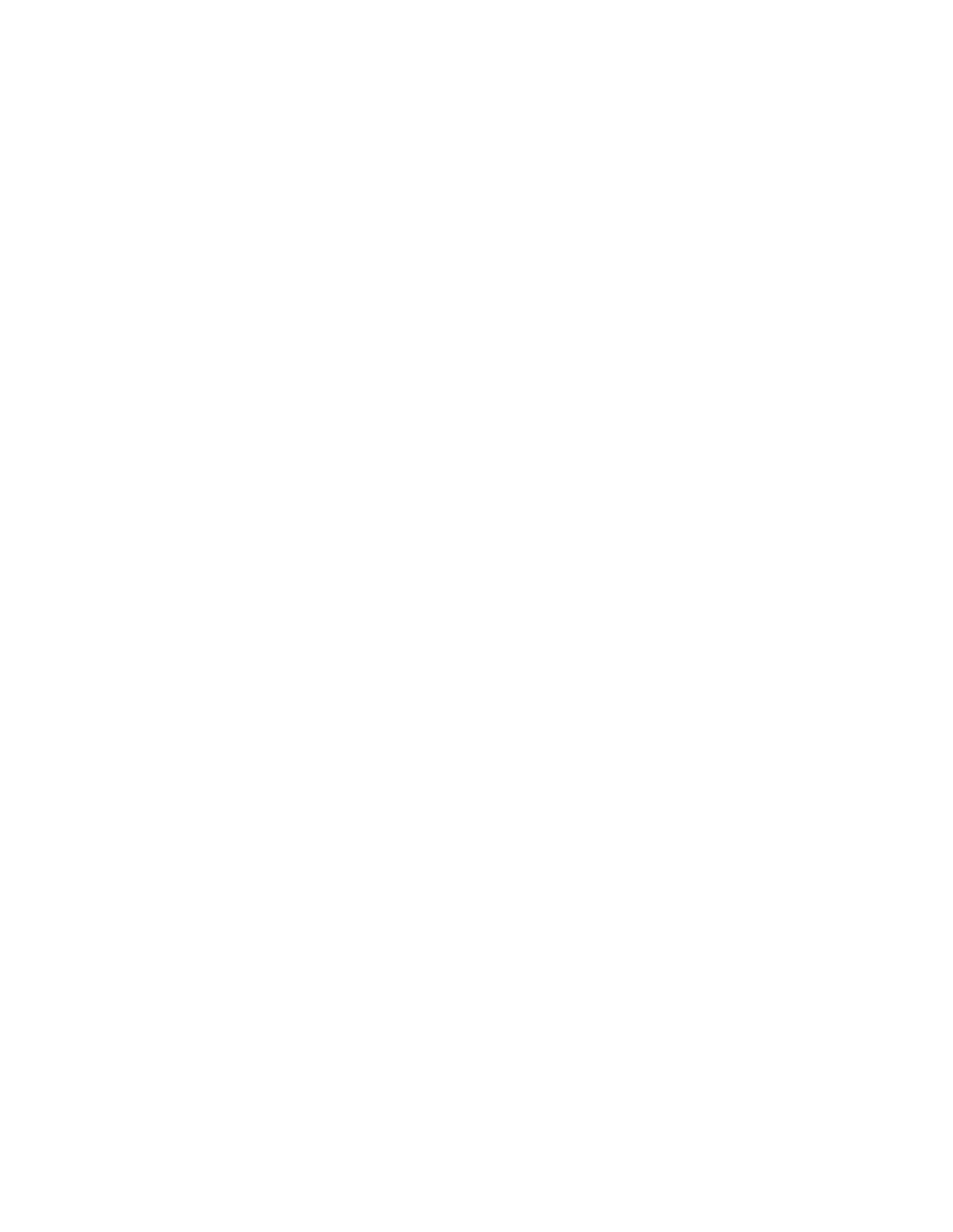| <b>Table of</b> | Executive Summary                   | $\rm i$        |
|-----------------|-------------------------------------|----------------|
| <b>Contents</b> | Introduction                        | $\mathbf{1}$   |
|                 | Challenge One                       | $\mathfrak{2}$ |
|                 | Challenge Two                       | $\overline{4}$ |
|                 | Challenge Three                     | 9              |
|                 | Challenge Four                      | $1\,2$         |
|                 | Challenge Five                      | 15             |
|                 | Challenge Six                       | 17             |
|                 | Conclusion                          | 19             |
|                 | References                          | 20             |
|                 | College and Financial Aid Resources | 21             |
|                 | Acknowledgments                     | 25             |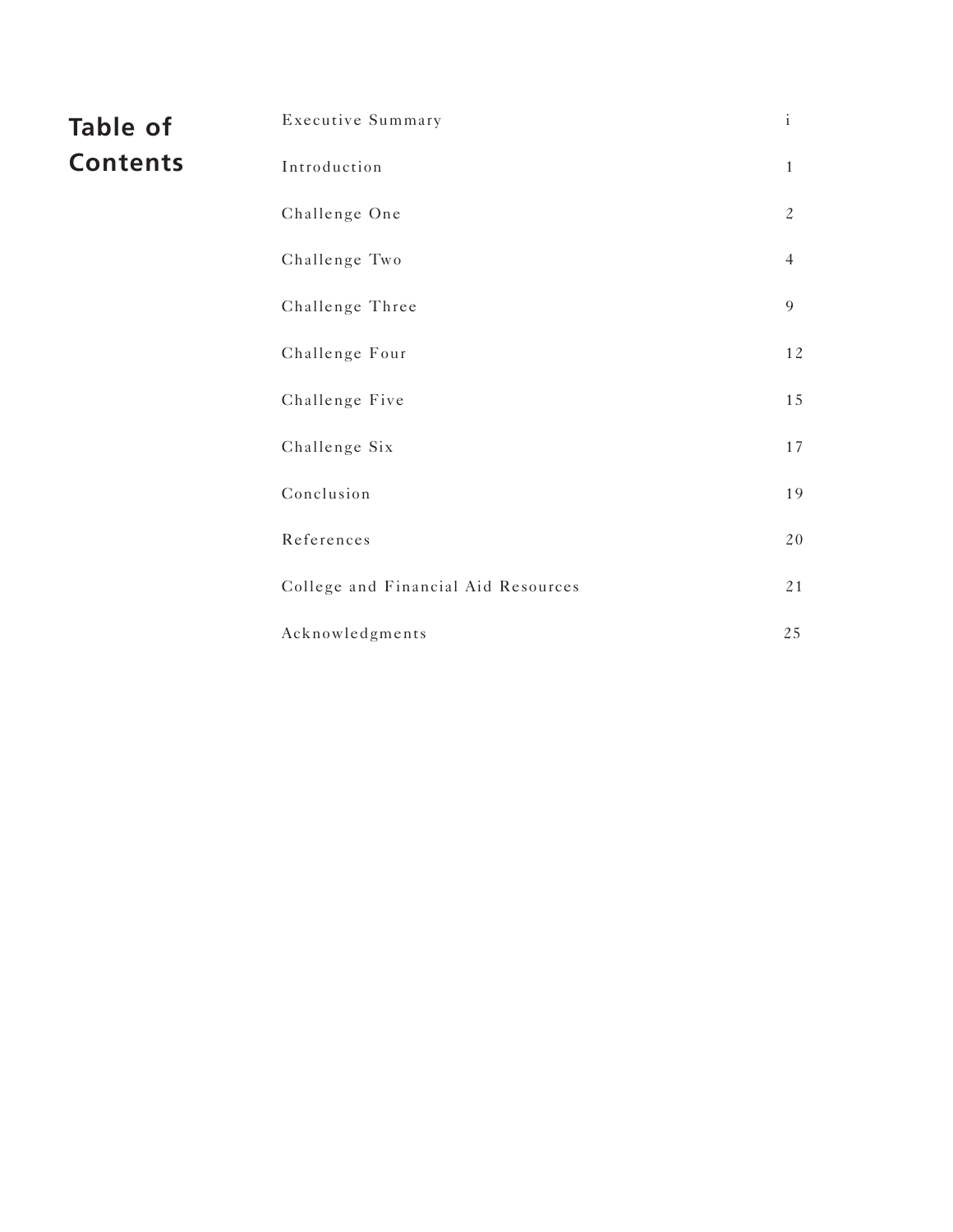## **Executive Summary**

ATHER THAN PROMOTE ACCESS, COLLEGE ADMISSIONS AND financial aid processes often create a series of barriers that the poorest student must overcome to get to college. The Center for Higher Education Policy Analysis (CHEPA) of the Rossier School of Education at the University of Southern California directed a three-year research initiative, Financial Aid and College Access, to analyze the financial aid processes for low-income students and their families. Working with students, counselors, parents, community members, and policy advocates, we have identified six challenges related to these processes. These challenges lend themselves to strategies to empower communities, schools, and families to break through the complexity and confusion in financial aid and college access.

#### The SIX challenges are:

- 1. Students in part make college-related decisions based on their perceptions of financial aid availability.
- 2. A high school's culture of preparation makes a difference in students' access to college- and financial aid-related information.
- 3. Students need accurate and timely information about college and financial aid.
- 4. Group seminars on financial aid information can be helpful in concert with follow-up sessions, but cannot supplant one-on-one support and counseling.
- 5. Even after applying for college and financial aid, many students require individualized, sustained support throughout the process.
- 6. Parents require information and knowledge about college and financial aid.

For each challenge, we outline specific strategies that communities, schools, students, and parents can use to overcome the complexity of applying for college and financial aid. These strategies are action-oriented and designed to empower and lead to postsecondary opportunity for low-income, urban communities.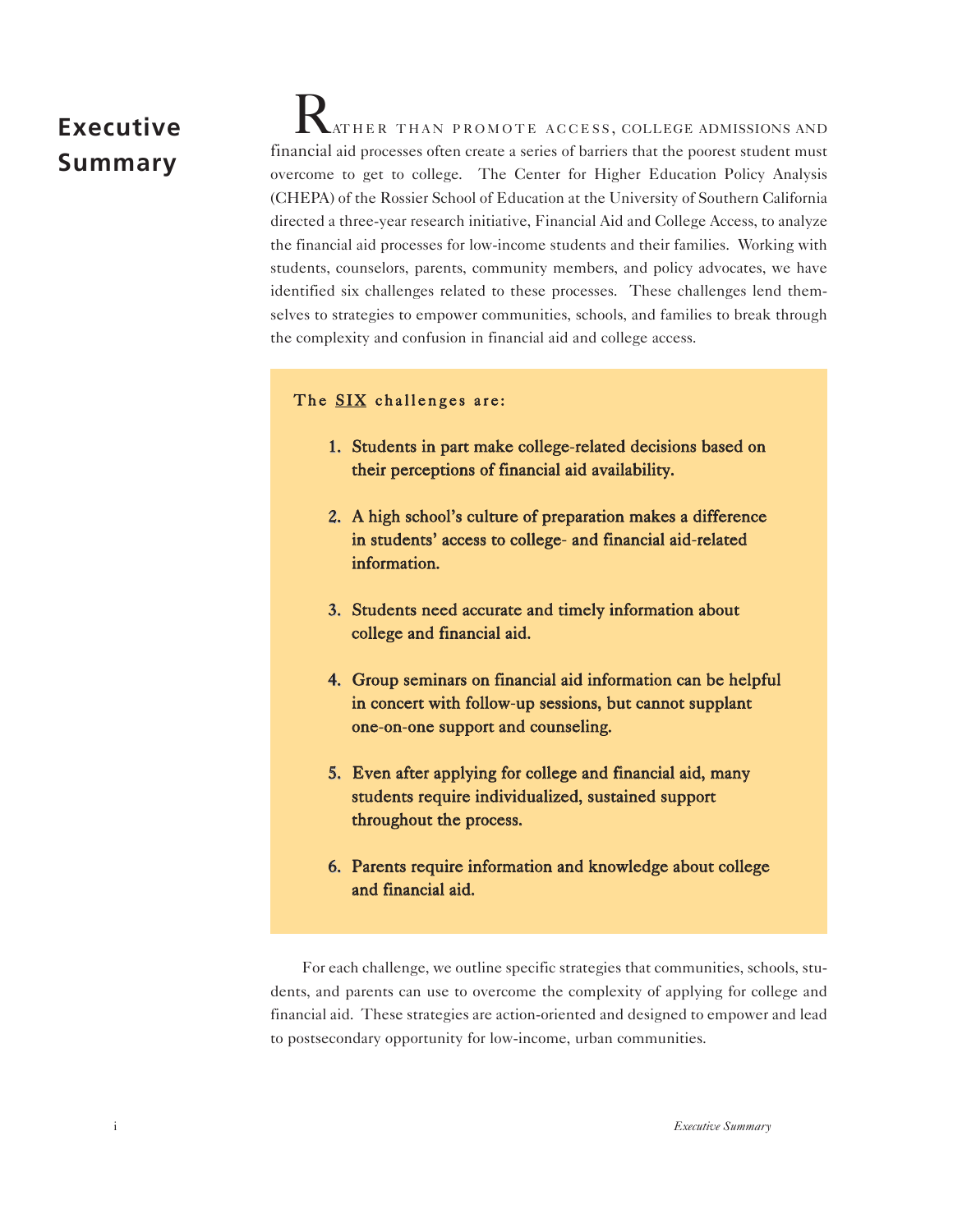### **Introduction**

OW-INCOME STUDENTS WHO ASPIRE TO COLLEGE ARE FREQUENT-LY overwhelmed by the complexity of college preparation and student aid. Rather than promote access, college admissions and financial aid processes often create a series of barriers that the poorest students must overcome to get to college. Uncertainty and confusion of the processes rob students of higher education's benefits (Advisory Committee on Student Financial Assistance, 2005).

The Center for Higher Education Policy Analysis (CHEPA) in the Rossier School of Education, at the University of Southern California directed a 3-year research initiative, Financial Aid and College Access, to analyze the financial aid processes for low-income students and their families. Working with students, counselors, parents, community members, and policy advocates, CHEPA found agreement that students and families are battered by a series of complexities in applying to college and for financial aid.

We have identified six challenges that lend themselves to strategies to empower communities, schools, and families to break through the complexity and confusion in student aid and access to college. We delineate here first the challenges that exist and then discuss how they might be overcome.

## **How Low-Income Students and Families See College Access and Student Aid**

For many students, their high school education leads them to value a career goal or a particular occupation and to see college enrollment as instrumental in securing a job. For low-income students, however, this process is not so straightforward. Large, public high schools in low-income, urban areas tend to lack systematic communication. One college counselor serves a student population ranging from 1,000 to 5,000. Lack of accurate information causes students to overestimate the costs of college, underestimate available financial aid resources, and misjudge the viability of going to college. When low-income students and families view college as financially out of reach, access to accurate financial aid information is critical.

There are various school-, university-, and community-based efforts underway. One goal of these efforts is to help urban low-income students and their families gain a better understanding of the different resources available to help fund a student's college education. Unfortunately, the message itself does not reach those most in need.

The timing of when an individual receives information is critical. Students' college aspirations are shaped by their perceptions about financial aid. The types of information they have access to and the resources they utilize play a critical role in students' decisions about preparing for college, whether to apply to college, and where to attend. When low-income urban students are aware of the types of financial aid available to help them for college, they make different, more informed college choices than students who are not.

#### **How We Conducted the Study**

Insights into the college and financial aid process for low-income families were gathered through interviews and observations at nine large, urban high schools in the Los Angeles area over two school years. Over 250 interviews were conducted and over 50 financial aid events were observed. Surveys of  $11<sup>th</sup>$  and  $12<sup>th</sup>$  grade students at the schools were conducted twice. Over 8,000 students responded to the survey. In the interviews and surveys, questions asked were in four general areas: 1) college hopes and aspirations; 2) knowledge of the college and financial aid process; 3) students' use of financial aid information and services; and, 4) factors influencing college choice.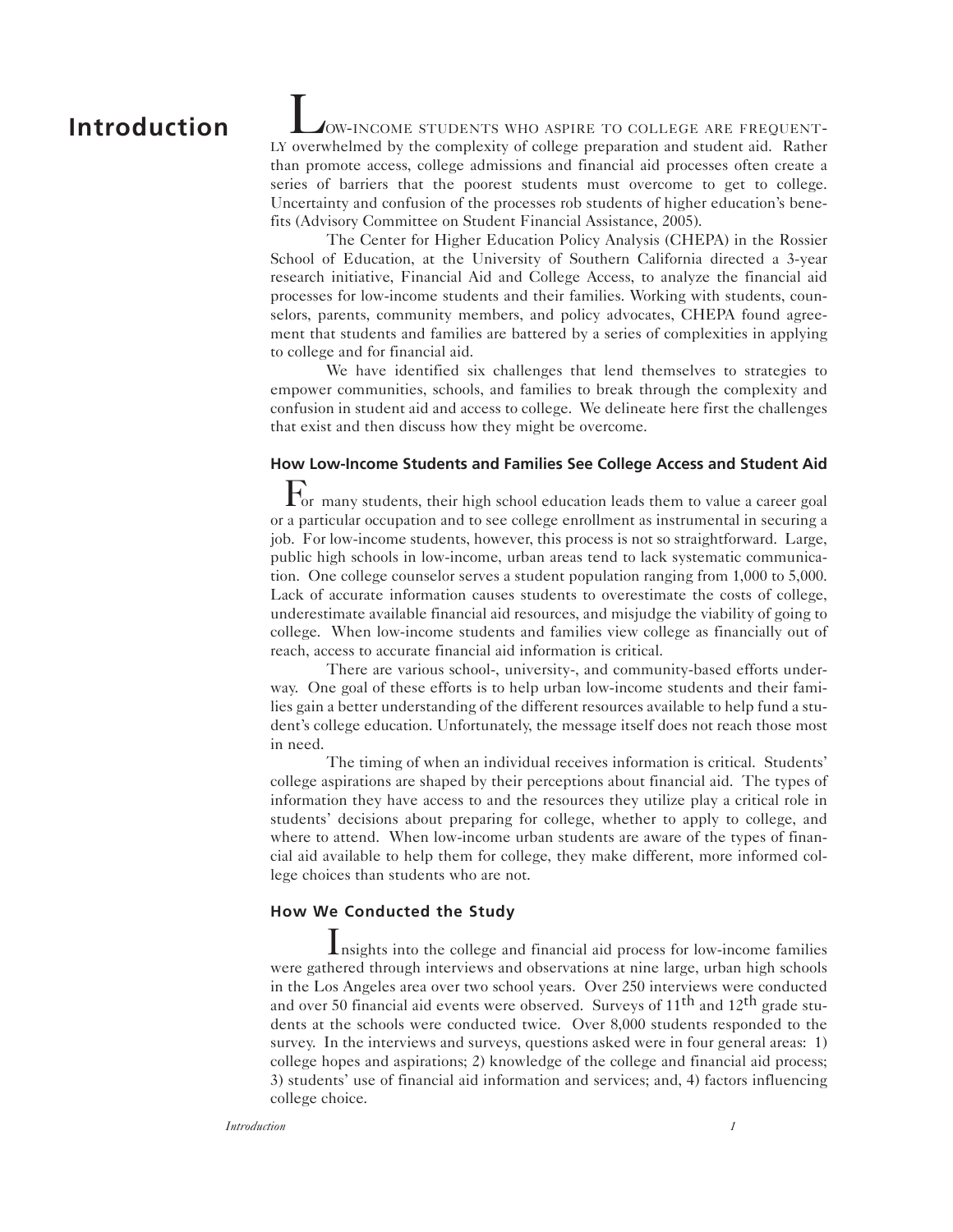## **Challenge One**

*Our research shows that financial aid plays a critical role in different ways. This could be: Whether to apply at all, the choice of institution and ultimately whether to enroll.*

#### **STUDENTS IN PART MAKE COLLEGE-RELATED DECISIONS BASED ON THEIR PERCEPTIONS OF FINANCIAL AID AVAILABILITY.**

From the survey, 59% of the respondents indicated they will use financial aid information to decide about going to college. Some students who were interviewed chose not to go to college, but rather to work and save money, even though they were admitted to four-year colleges. Other students decided to attend college in-state because of the availability of the state grant program, Cal Grant. A number of students who were undocumented, planned to live at home and attend a local college due to their ineligibility for government-sponsored financial aid. A small number of college-ready students stated that cost was not an issue.

#### **What Community Organizations, Businesses, and the Media Can Do:**

Organize volunteers to assist students and families with the college and financial aid processes and teach them how to use this financial aid infor mation when choosing a college to attend.

Coordinate efforts to raise financial aid dollars for low-income students.

Provide community-based financial aid information and application workshops in frequently utilized locations (e.g., churches, community centers, etc.)

#### 

#### **What Schools Can Do:**

Provide early and ongoing college-planning information and financial aid assistance.

Publicize the availability of financial aid information in the communities where the students and families reside.

Bring high school graduates back to campus to explain that college is affordable, how they made their college decisions, and how they manage their college costs.

Make filling out a FAFSA form or a private scholarship a prerequisite for high school graduation.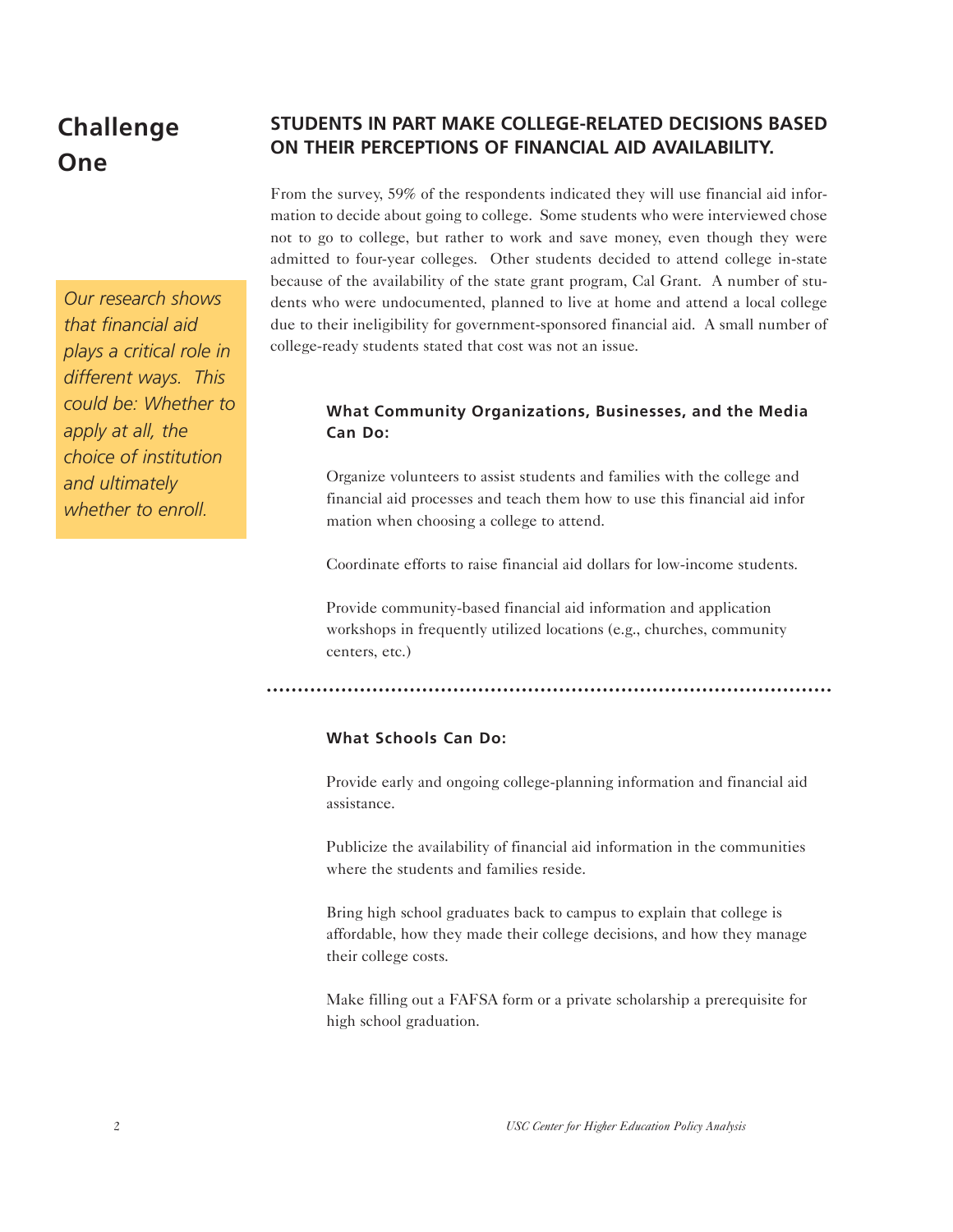#### **What Postsecondary Education Institutions Can Do:**

Assist with community-based efforts on college and financial aid workshops.

Provide volunteers to assist students and families with college and financial aid processes.

#### **What Students and Parents Can Do:**

Ask college counselors and college representatives about the specific costs of colleges and what types of aid are available.

Visit a college admissions office and a local college financial aid office and ask for an example of a financial aid award and a student budget for tuition, fees, room and board, books, transportation, and living costs.

Talk to friends and family who are in college and ask how they pay for college, the financial resources they use, and how they decided on their college.

**"THE AMOUNT OF FINANCIAL AID I GOT HAD A BIG IMPACT ON WHERE I CHOSE TO ATTEND COLLEGE BECAUSE I DIDN'T WANT TO HAVE TO TAKE OUT ALL OF THE LOANS THEY GAVE ME FOR SOME OF THE OTHER SCHOOLS." --Student participant**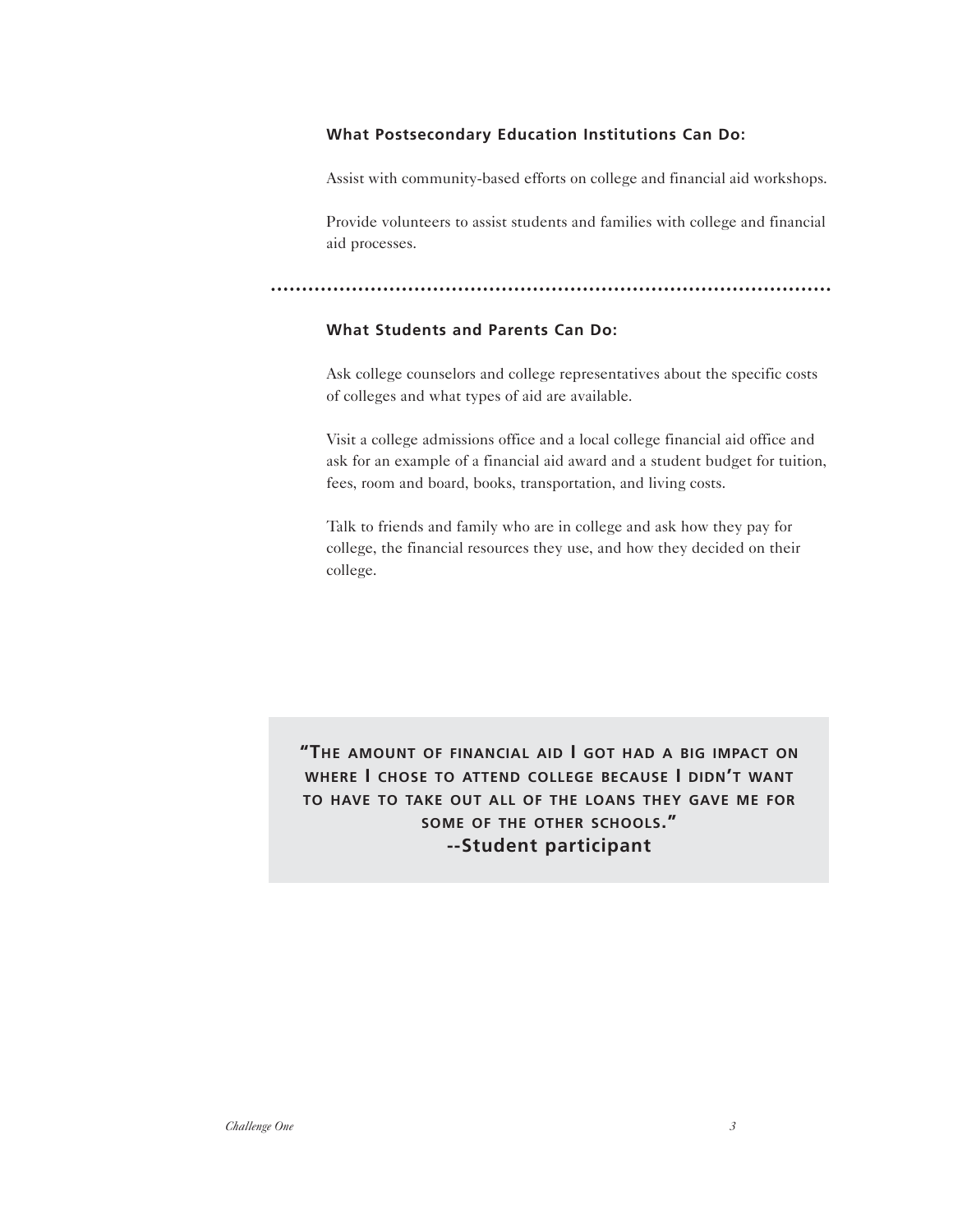## **Challenge Two**

*development of career and college aspirations and academic preparation for*

*college.* 

## *Our research shows that a high school's environment influences students'*

**RELATED INFORMATION.**

Survey respondents did not have many individuals encourage them to attend college. Only half of the survey respondents said that the encouragement of their teachers was "very important." Students who were interviewed expressed that they wanted to learn more about financial aid from their teachers or counselors. Students reported being ineligible for admission to a 4-year university because they had not been scheduled into the appropriate college preparation classes. Students thought that only certain groups (i.e., students in Advanced Placement courses) received college and financial aid information. College aspirations were higher among students at high schools and magnet schools with higher college-going rates compared to schools where fewer students went to college. At many of the schools, college counselors focused mainly on the procedural aspects of the students' college-going need (i. e., form completion and deadlines) as opposed to the developmental aspects (i.e., college aspirations) and lacked long-term relationships with students.

**A HIGH SCHOOL'S CULTURE OF PREPARATION MAKES A DIFFER-ENCE IN STUDENTS' ACCESS TO COLLEGE-AND FINANCIAL AID-**

#### **What Community Organizations, Businesses, and the Media Can Do:**

Create partnerships among postsecondary institutions, community-based organizations, and local businesses to support college counselors in public high schools with individual student assistance, workshops, materials, and involvement in the school.

Market initiatives in local communities and schools about promoting academic achievement and the value of a college education.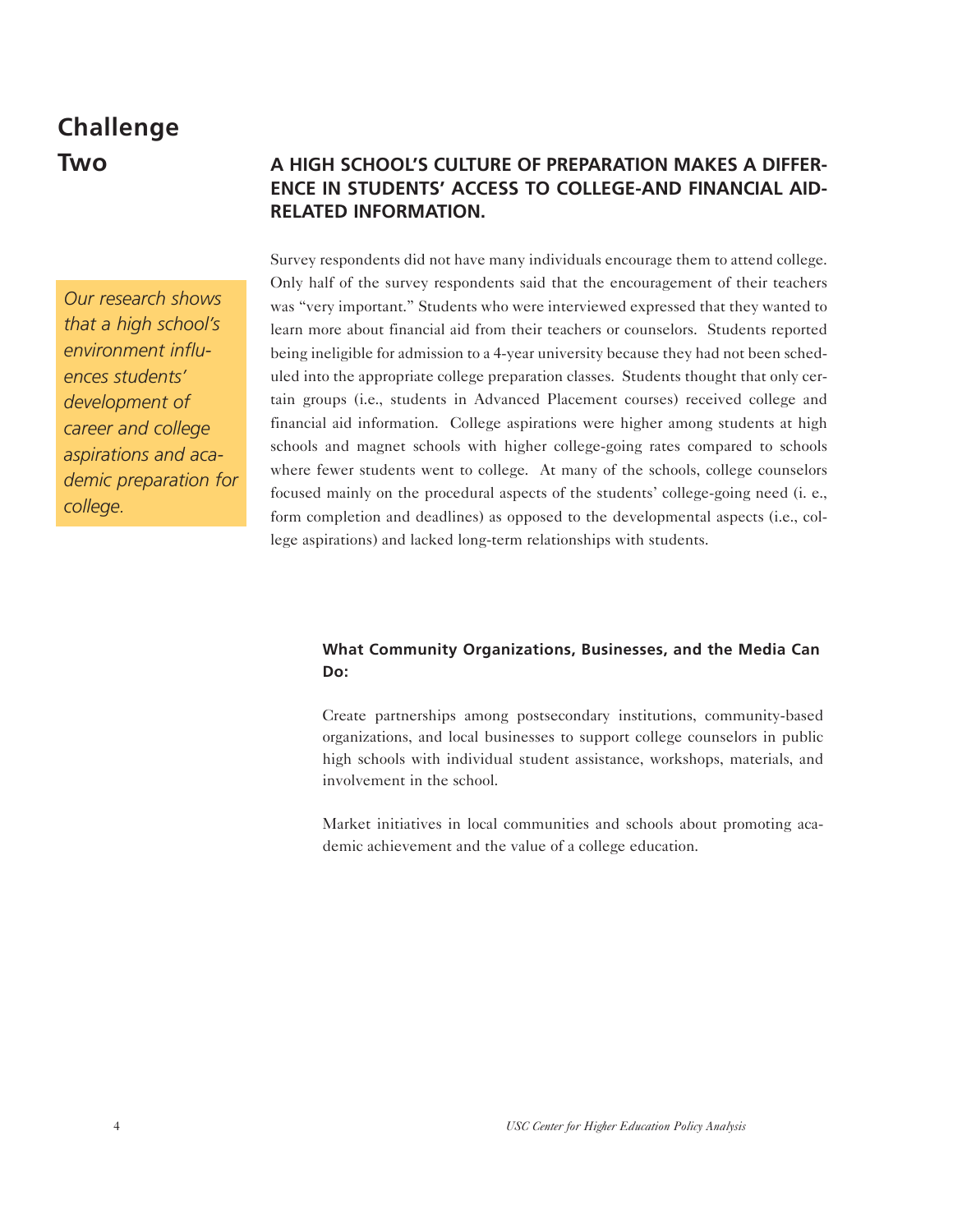Develop campaigns in local communities and schools to prompt changes in students' and families' beliefs and behaviors in order to advance student achievement and enrollment in college.

Utilize the media, social marketing, and other public forums to communicate the importance of going to college and actions students and parents need to take to qualify and apply for college admission and financial aid.

Collect and publicize data that will indicate a school's progress toward the goal of local college readiness.

Hold community-based college fairs where students and families talk to college and financial aid representatives.

#### **What Postsecondary Education Institutions Can Do:**

Partner with community-based organizations and local businesses to support college counselors in low-income, public high schools with individual student assistance, workshops, materials, and involvement in the school.

Provide volunteers to help market the value of education and academic achievement in local, low-income communities.

Participate in community-based college fairs.

Create clear, ongoing relationships with low-income high schools to provide assistance with college and financial aid information and programs for early college credit.

*According to the survey, students' plans to attend a 4-year college or university decreased by 10% between 11th and 12th grade (from 57% to 46%).*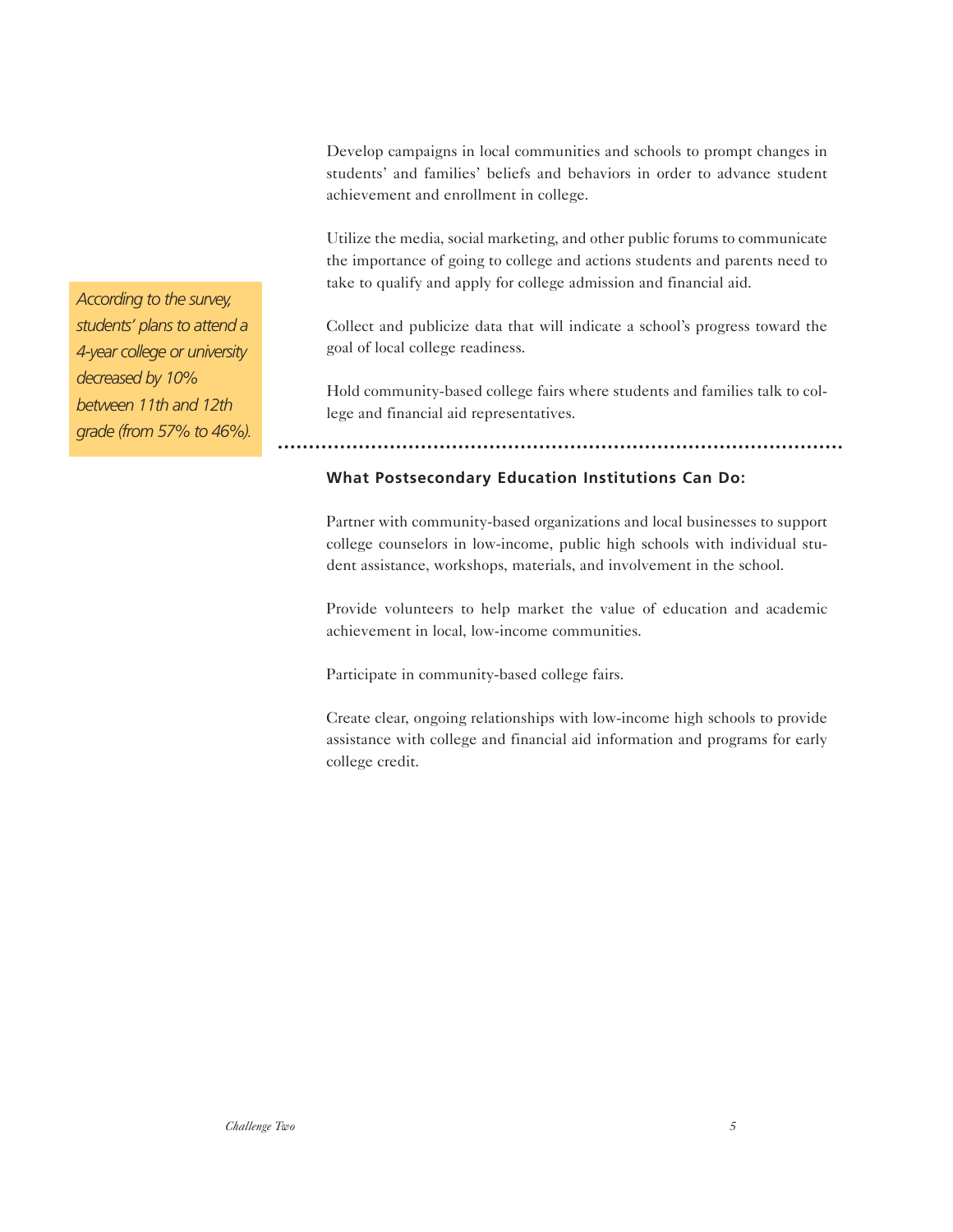#### **What Schools Can Do:**

Assess to what extent the school has a culture of college preparation that supports the goal of students being prepared for postsecondary education by conducting a general inventory of school goals and programs of instruction.

Include data on college achievement in high school planning such as postsecondary destinations of the senior class, average SAT, and percentage meeting college admissions requirements.

Implement academic preparation for college, grounded in a school's culture and climate that encourages the pursuit of intensive academic goals with expectations for all students.

Have clear, on-going relationships with community colleges and four-year institutions so that students graduate with college credit.

Develop systems to identify underperforming students early and accelerate their learning in college preparation courses.

Arrange for all students to take the PSAT or other college placement tests no later than the  $10^{th}$  grade.

Devote class time to a systematic, required program on applying to college that begins in the  $9<sup>th</sup>$  grade.

Incorporate financial literacy units or modules into math courses or offer them as electives.

Have a complete array of rigorous Advanced Placement courses.

Encourage elective teachers to file to make their courses meet college requirements.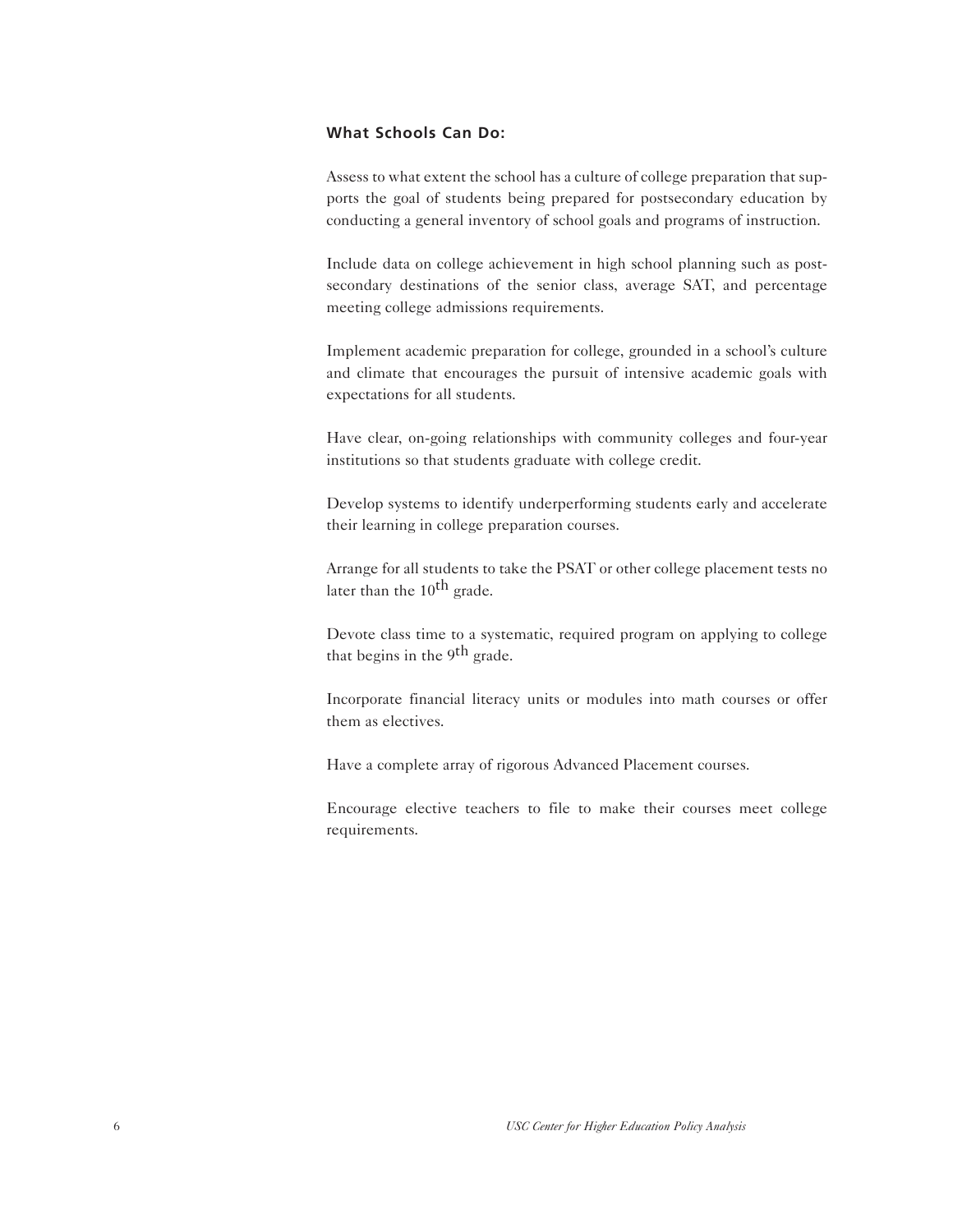#### **What Students Can Do:**

Inform guidance counselors about goals for college after high school and have them schedule academically intensive classes.

Indicate interest in participating in AP classes or Honors programs and discuss how to do so with guidance counselors.

Participate in college preparation programs and create an academic plan for college admissions.

Show parents what classes and grades are needed to get into college.

Enroll in any failed or missing classes as soon as possible.

Visit the college center or career center at the high school on a regular basis beginning in the 9<sup>th</sup> grade.

Create college clubs with classmates in school and have a teacher sponsor the club.

Take part in free SAT/AP test preparation courses offered in your school or community.

Take PSATs in 10<sup>th</sup> and 11<sup>th</sup> grade and use the information on the score report to identify areas that need improvement and get additional tutoring.

Discuss with teachers and counselors what students can do during breaks and summers to strengthen preparation for college.

Visit two to three local college campuses every school year.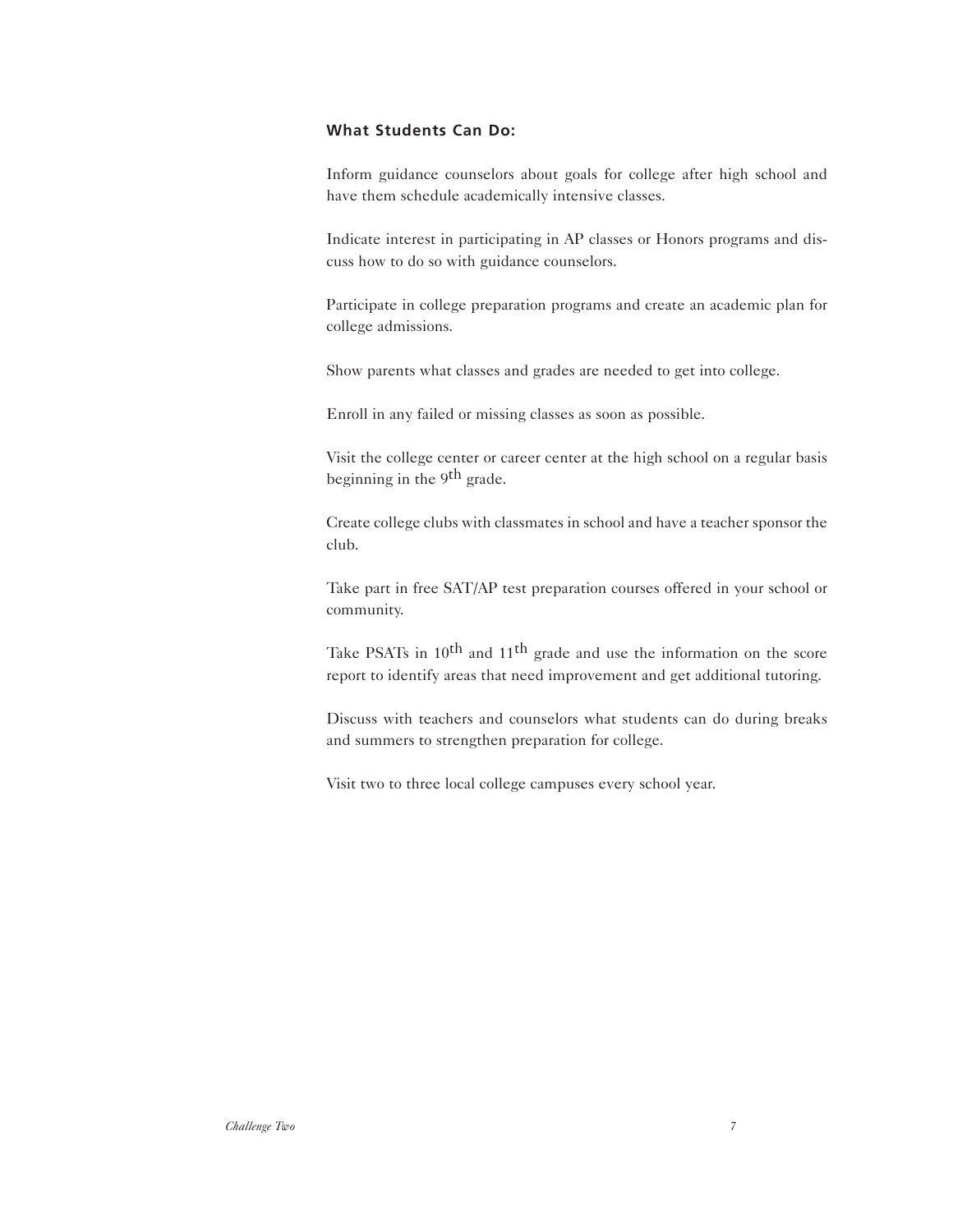#### **What Parents Can Do:**

Work with your children on their interests and goals, ensure they are in academically intensive classes, and follow their performance.

Provide a quiet place to study at home.

Help your children set study priorities; focus on difficult subjects first.

Help your children organize a weekly schedule for school and extracurricular activities.

Encourage your children to read books, newspapers, and magazines.

Have your children retake failed classes and complete all mandatory classes.

Communicate to school counselors and teachers your children's goals for college and their academic preparation needs.

Locate sources of information about preparing for college and financial aid.

Communicate your children's specific needs to the school administration.

Take students to visit local college campuses and meet with an admissions representative.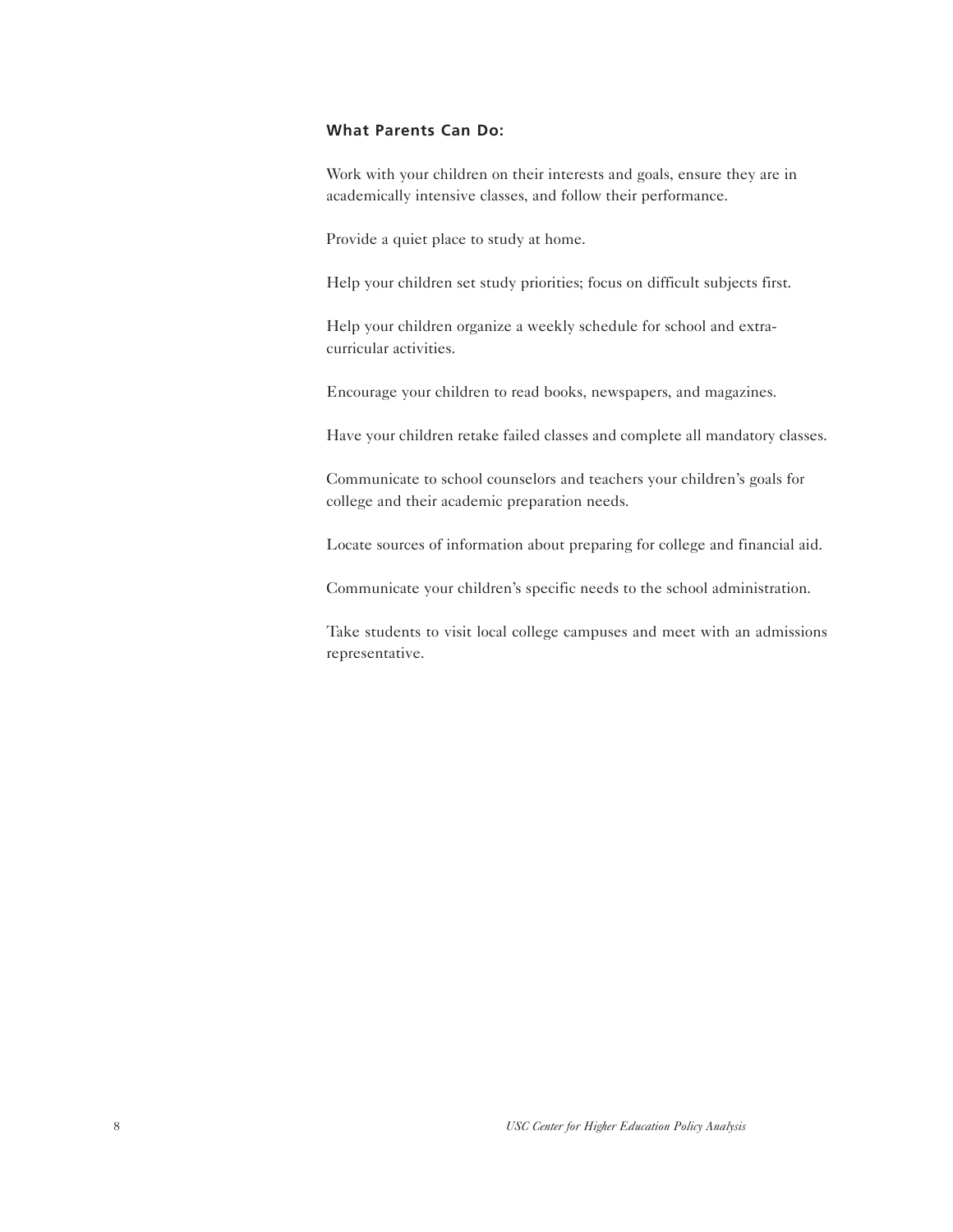## **Challenge Three**

*Our research shows that information should be systematic and fashioned toward grade level and special student populations***.**

#### **ACCURATE AND TIMELY INFORMATION ABOUT COLLEGE AND FINANCIAL AID IS CRITICAL.**

Based on the interviews, students overwhelmingly recommended that schools share financial aid information as early as the ninth grade, so students know that college can be affordable. Students stressed the importance of receiving specific information about financial aid (such as type of aid available and application deadlines) in the 11<sup>th</sup> grade. Special student populations such as undocumented and foster care students frequently did not receive financial aid information that is specific to their needs.

#### **What Community Organizations, Businesses, and the Media Can Do:**

Hold large-scale public awareness campaigns on the availability of financial aid.

Advocate for higher education institutions and state policymakers to design aid programs that commit grant aid to low-income students from low-income high schools.

Design billboards that promote college and financial aid information.

Hold higher education institutions accountable for providing supplemental services to schools with large, low-income populations and low college-going rates.

#### **What Postsecondary Education Institutions Can Do:**

Design aid programs that commit grant aid to low-income high schools.

As part of recruitment, require outreach professionals to provide supplemental service to schools with large, low-income populations and low collegegoing rates.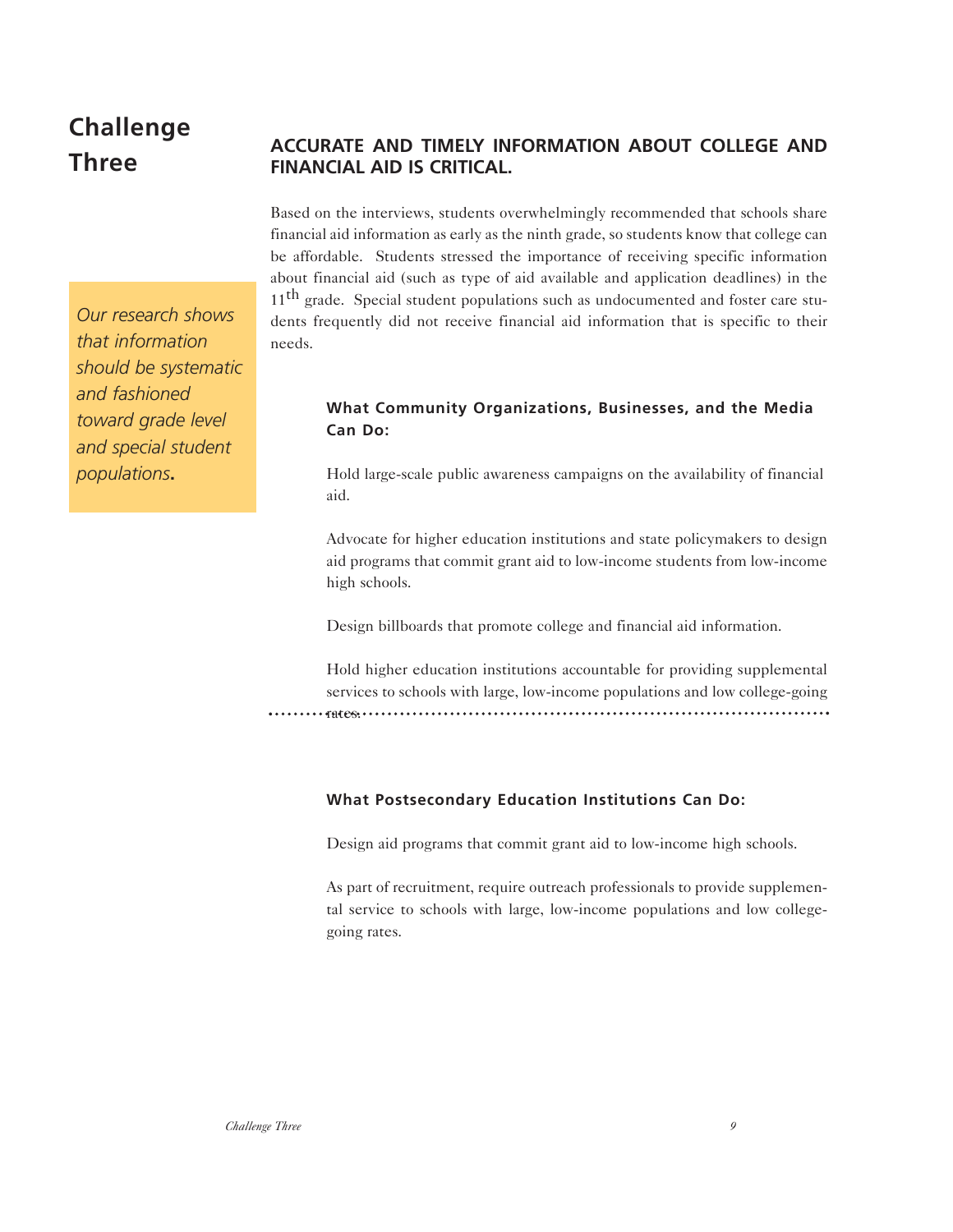#### **What Schools Can Do:**

Integrate guidance counseling, supplemental academic support, and college access programs to help students in all grades learn of college opportunity and affordability.

Require college access programs working in the schools to offer basic college and financial aid information to students school wide.

Provide teachers with key information on requirements for admission to local and state institutions, financial aid information, and relevant websites every school year to share with their students.

Publish recent college achievement information about recent graduates of the school who went to a postsecondary institution.

Have the college centers partner with the school's library and computer labs for students to complete their college search and financial aid process online.

Provide students with instruction on using on-line resources to research scholarships and complete admission, financial aid applications, and use of student loan calculators.

Provide early notification information for students who qualify for free/reduced lunch programs about their potential eligibility for federal and state student aid.

Partner with higher education institutions to assist school staff with college and financial aid awareness for students and families.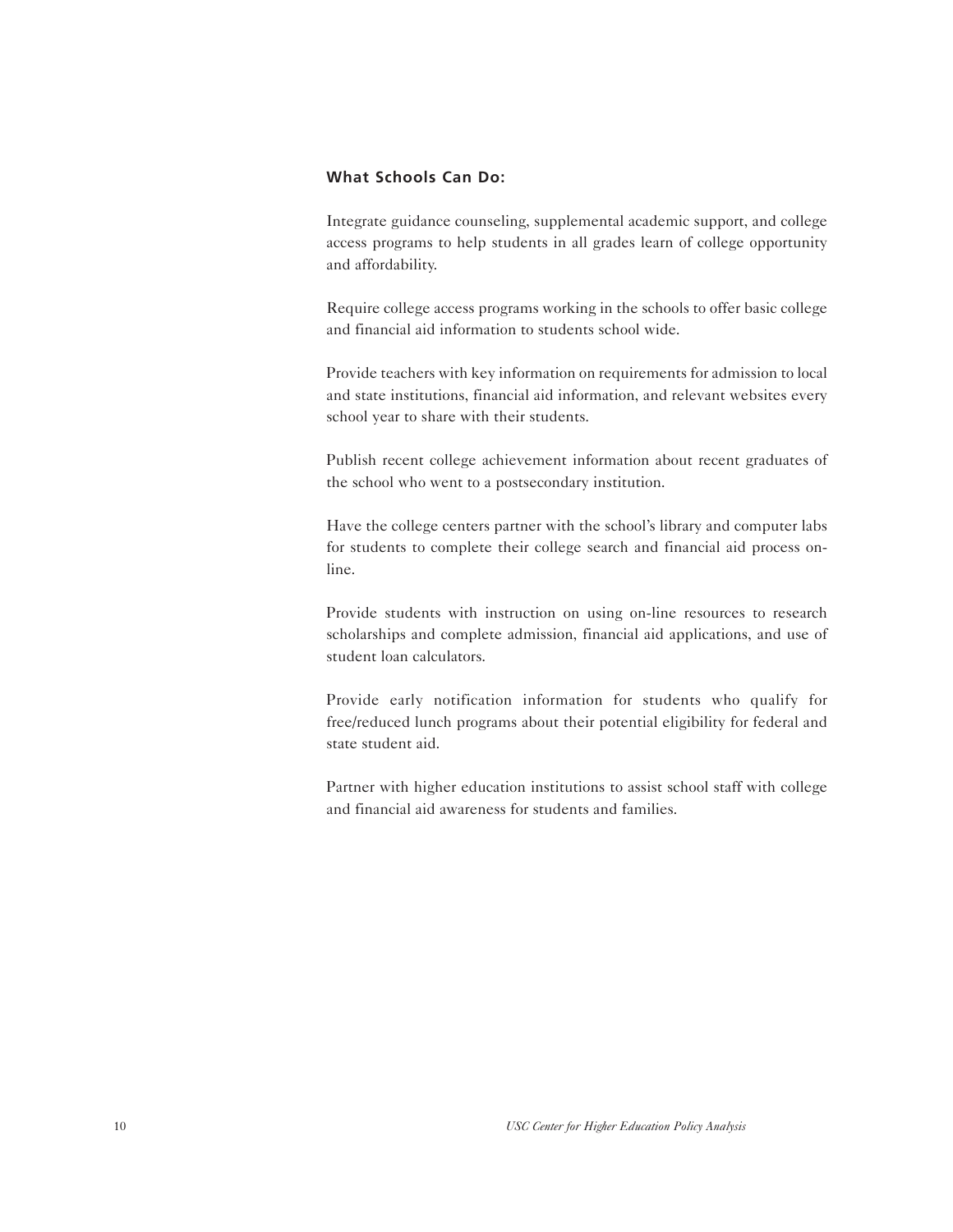#### **What Students Can Do:**

Ask a knowledgeable adult whom you trust for help.

Attend college and financial aid events at school or in the community.

Use resources such as the college center and the college counselor for SAT preparation, college campus information, important deadlines, and assistance with financial aid forms.

Find out about and meet all application deadlines.

Start early, know what is needed, and do not wait until the last minute.

Use the Internet to research colleges and financial aid. . . . . . . . . . . . . .

#### **What Parents Can Do:**

Expect and demand help from your child's school about how to get your child into college and how to pay for it.

Learn with your children about specific college costs (public, private, or 2 year, 4-year).

Attend college- and financial aid-related events with your children.

Take questions and concerns about college and financial aid information to college counselors and other adult experts.

Start college and financial aid planning by the 9<sup>th</sup> grade.

Become a parent leader and offer your home for college information workshops in the neighborhood and invite parent alums of children who went to college.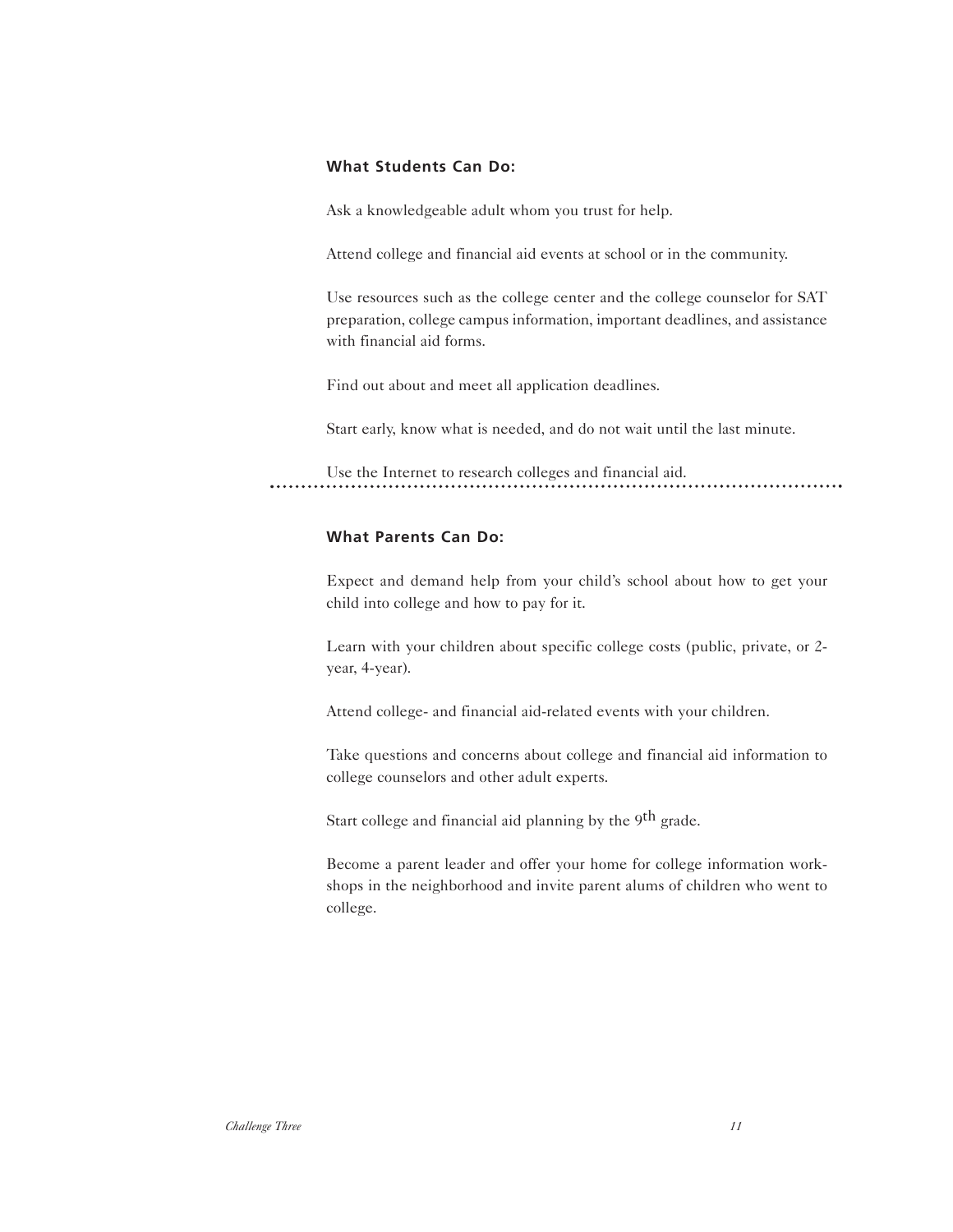## **Challenge**

#### *Our research shows that group seminars, workshops, and college visits are held at the schools, but have limited effectiveness without individual follow-up assistance with the attendees.*

#### **Four GROUP SEMINARS ON FINANCIAL AID INFORMATION CAN BE HELPFUL IN CONCERT WITH FOLLOW-UP SESSIONS, BUT CANNOT SUPPLANT ONE-ON-ONE INTERACTIONS.**

At the schools, college counselors held small group FAFSA sessions, but less than 10% of seniors or their families attended the workshops; students and families who attended found the sessions useful. The overall perceptions of financial aid information at group seminars were that 76.6% of the survey respondents indicated that they would use the information to apply for financial aid.

Students who attended large financial aid events in their area left with many unanswered questions about the FAFSA. Students said their financial situations were too complicated to be handled by the group session presenter at these events. The family income section of the FAFSA was particularly difficult for students with non-traditional families (i.e., a student who lives with a grandparent or sibling, students with divorced or single parents) and required additional assistance to complete. Students who attended the line-by-line workshops said they were not able to complete their FAFSA because they did not know they had to bring the necessary tax information.

#### **What Community Organizations, Businesses, and the Media Can Do:**

Evaluate the effectiveness of the seminars.

Offer locations to hold events at various times, dates, and languages.

Organize volunteers from local college financial aid offices and other local college access advocacy groups to assist families with the financial aid process.

Have presenters or other volunteers that can answer questions for special student populations such as undocumented students or foster care students.

Provide free public service advertising by local businesses about places students can go for free college counseling and financial aid application assistance.

Use the media and other public forums to advertise events.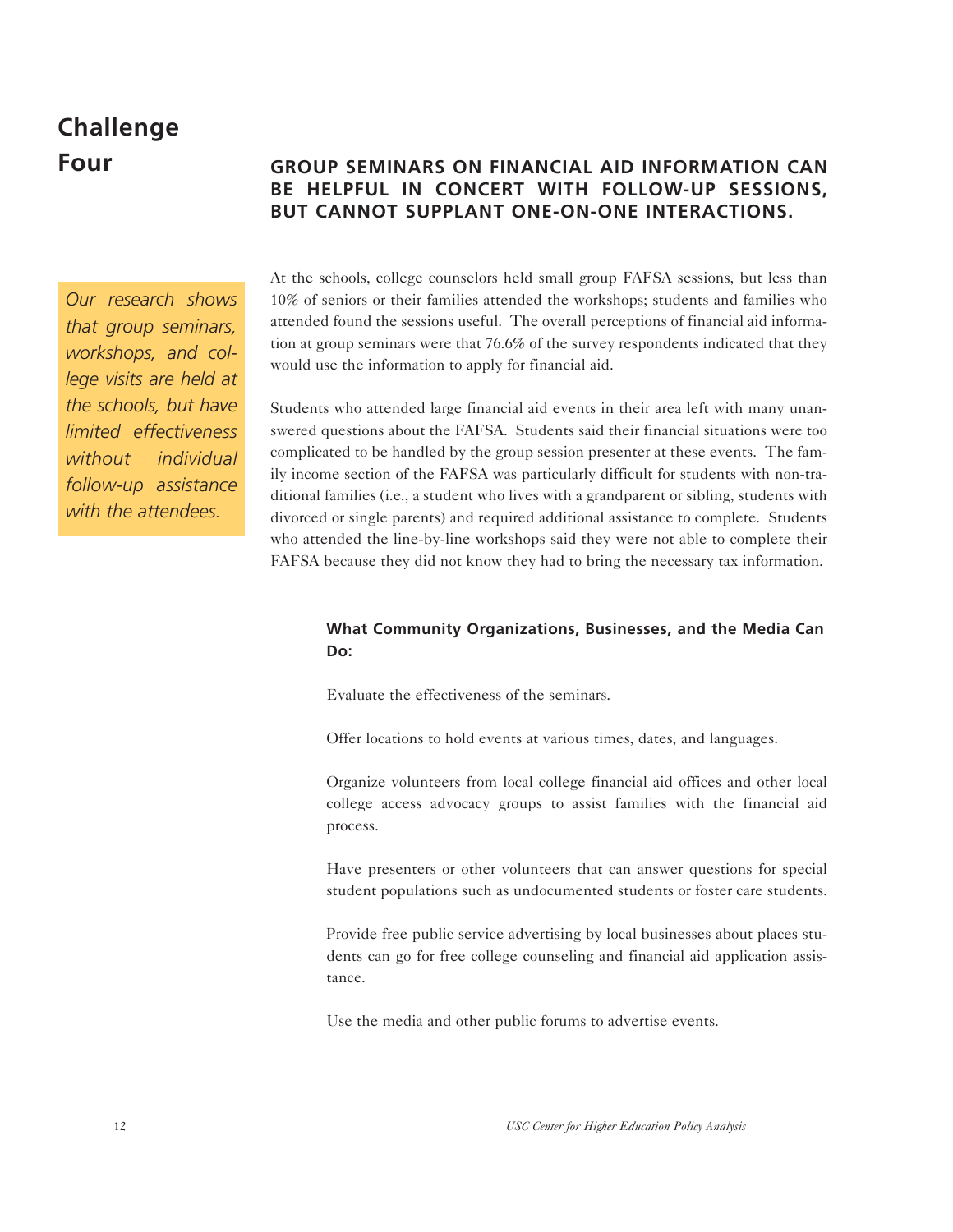Combine efforts with other community groups to reach the largest number of people and, define and assign responsibilities for follow-up guidance with students.

#### **What Postsecondary Education Institutions Can Do:**

Provide speakers to assist with these financial aid seminars.

Provide volunteers before, during, and after these events that can answer complex questions about special student populations such as undocumented students and foster care students.

#### **What Schools Can Do:**

Partner with college access professionals and local colleges and universities for pre-and post-guidance for students.

Hold sessions in the parents' language.

Have sessions at multiple times when parents are able to attend.

Have presenters or other volunteers before, during, and after that can answer questions related to complex family situations and special student populations such as undocumented students or foster care students.

Conduct evaluations of the events for future planning.

Offer teachers financial incentives to assist individual students with com-

I didn't attend any of the financial aid workshops at my school but now I really wish I'd asked for help because applying for financial aid is really hard. --Student participant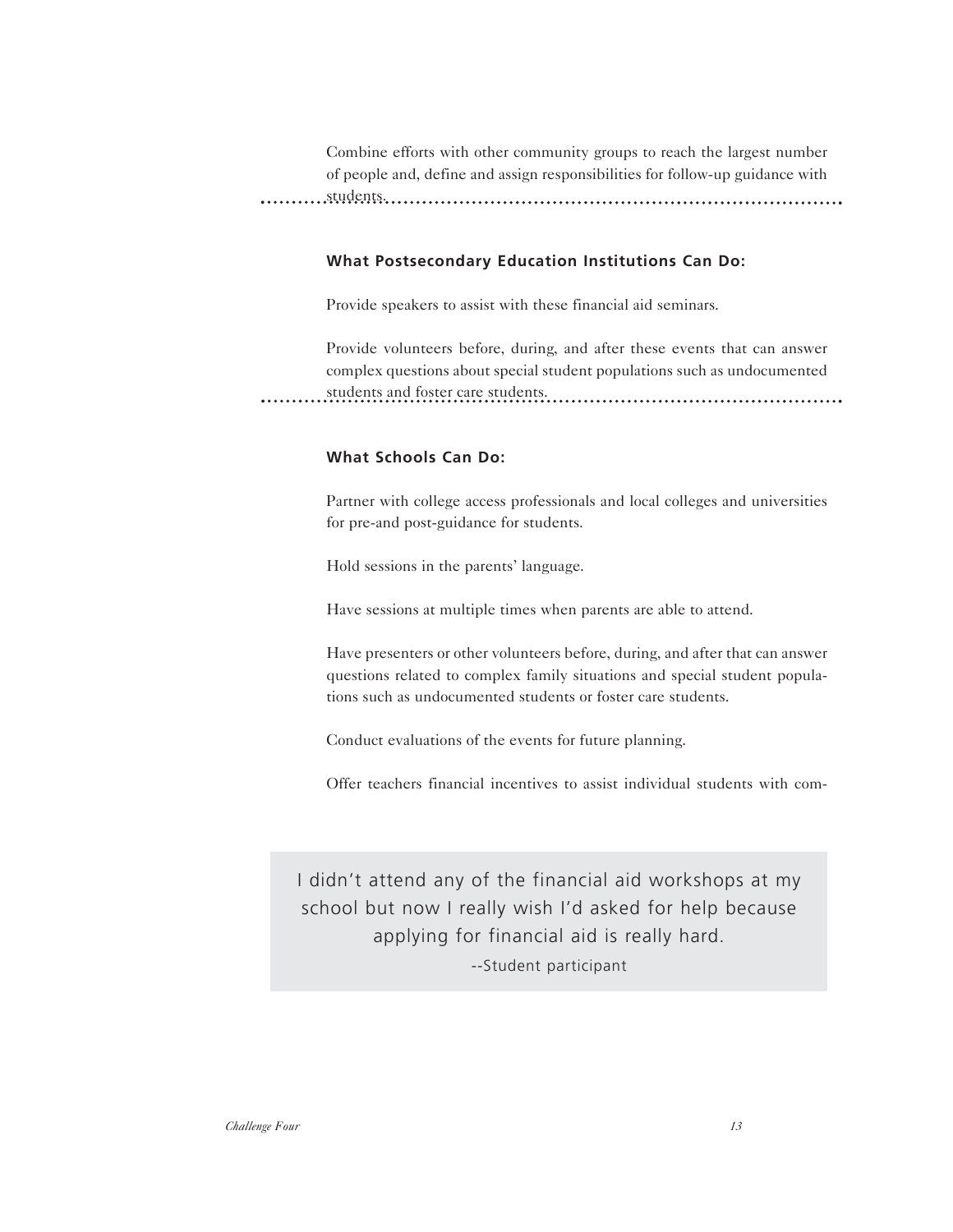pleting their financial aid applications after they attend FAFSA workshops.

#### **What Students and Parents Can Do:**

Attend events together.

Obtain handouts from the sessions and names and contact information of people who can offer individual assistance.

Bring a list of questions to ask.

Bring necessary financial information for application workshops.

Follow-up with financial aid representatives with any questions that come up during the financial aid application process.

Double check to make sure all filed forms were complete and received.

*Our research shows that once students have applied for college and financial aid, they require individualized attention and support. They do not know how to navigate through the remainder of the process, including decisions about their college choice, financial aid awards, and paperwork such as acceptance and award letters, student loan forms, and college deposit requests.*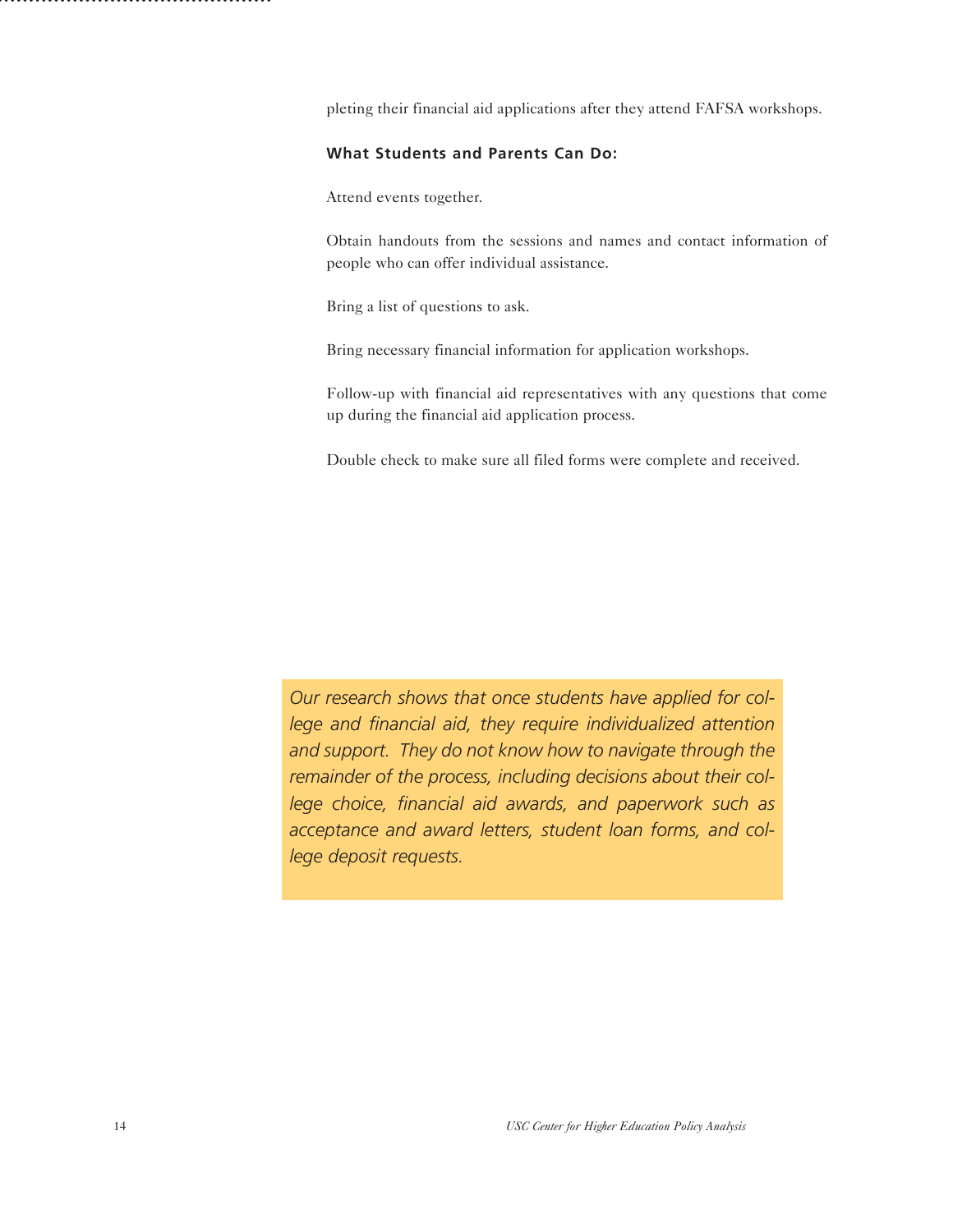## **Challenge Five**

#### **EVEN AFTER APPLYING FOR COLLEGE AND FINANCIAL AID, MANY STUDENTS REQUIRED INDIVIDUALIZED, SUSTAINED SUP-PORT THROUGHOUT THE PROCESS.**

Students told us that they made mistakes on their initial FAFSA submissions and they were not sure how to fix them. Students did not know how to retrieve information about their FAFSA. They did not understand how the FAFSA linked to their institutional aid offers. Students did not understand how to interpret the Student Aid Report or the financial aid offer letter. The result was that students made uninformed decisions about where to attend and how to pay for college.

A majority of students could not articulate: a) their Expected Family contribution or EFC; b) the details of their financial aid package; and c) how financial aid worked once in college. Students were uninformed or misinformed about key options and deadlines specific to their situation (i.e., AB-540, foster care scholarships, CSS Profile, college options according to GPA). Students were reluctant to take loans. Students also were reluctant to consider work-study; they did not understand how the program works. Many students credited a specific individual for helping them fill out the financial aid paperwork because they had questions throughout the process; they benefited when they were able to go to the same person.

#### **What Community Organizations, Businesses, and the Media Can Do:**

Train and organize volunteers such as retired educators, professionals, or students from local colleges to assist families with the financial aid and college choice processes.

Collaborate with college access advocacy groups to assist families with financial aid and college choice processes.

Provide students with consistent mentoring from September of 12<sup>th</sup> grade through college enrollment.

#### **What Postsecondary Education Institutions Can Do:**

Provide training to volunteers interested in college access and aid mentoring at low-income high schools.

Provide volunteers to low-income high schools who can mentor students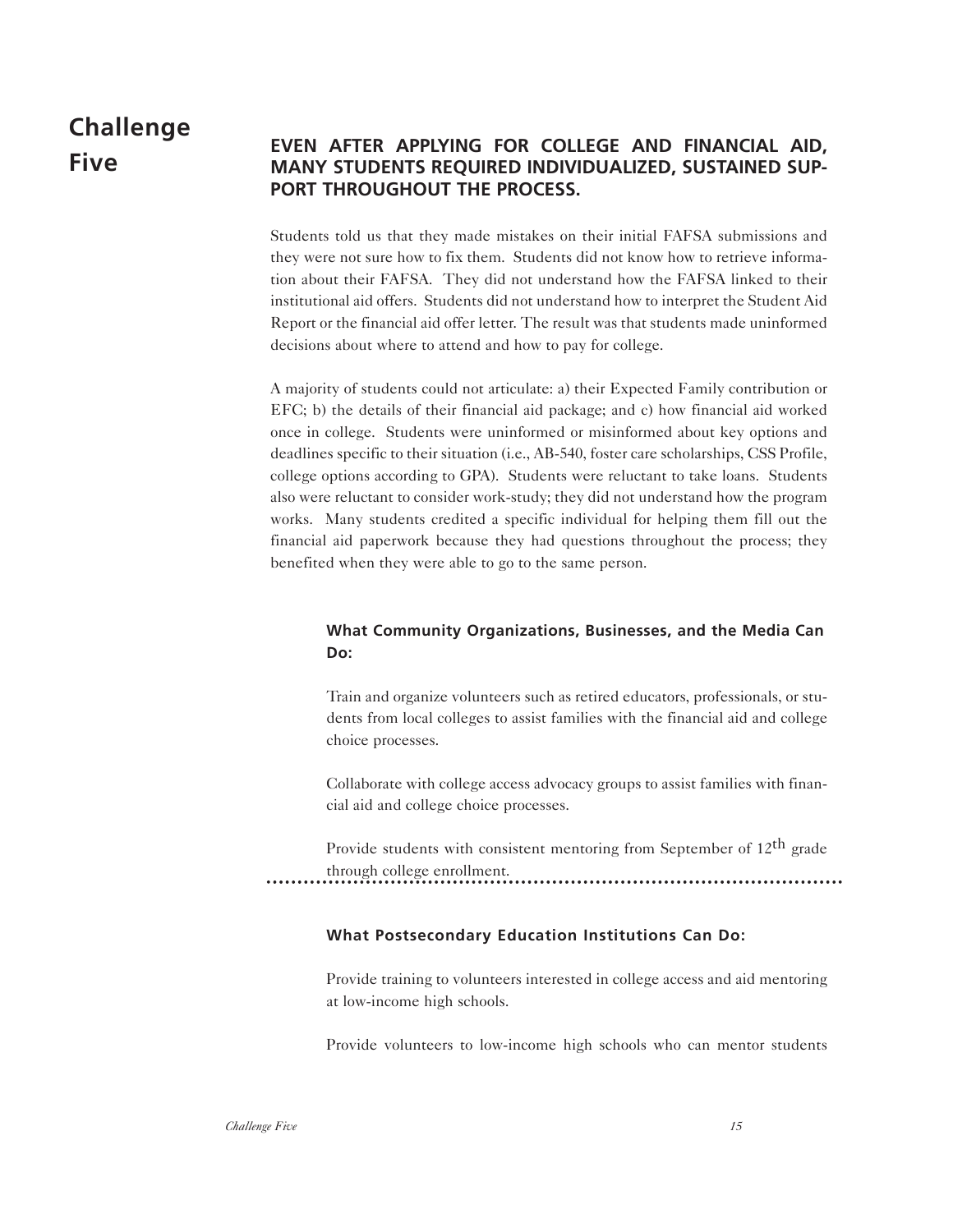throughout the school year.

#### **What Schools Can do:**

Partner with college access professionals, colleges and universities, and college access advocacy groups to provide sustained support.

Develop a list of individuals who can work with the school to offer individualized assistance.

Offer teachers and counselors vacation pay to assist students with their financial aid applications and interpreting their financial aid awards.

Have college-going alums mentor seniors through the financial aid process.

#### **What Students Can Do:**

Identify an adult expert or professional from school or other college-related program who will assist you through out the process.

Obtain contact information from an adult expert who can provide accurate and consistent guidance.

Ask for help from the college counselor or other adult expert; keep asking until you get it. Be persistent.

Set up times to meet at school or at home with your mentor and have questions prepared.

Involve parents/guardians in conversations during counseling sessions.

Talk to friends, classmates, and recent graduates about what they have done or are doing to apply for financial aid.

#### **What Parents Can do:**

Help your children identify and obtain contact information from an adult expert who can provide accurate and consistent guidance.

Be involved in counseling sessions and prepare questions or express concerns to adult experts about the college and financial aid process.

During the senior year, have conversations with your children monthly on their college and financial aid applications.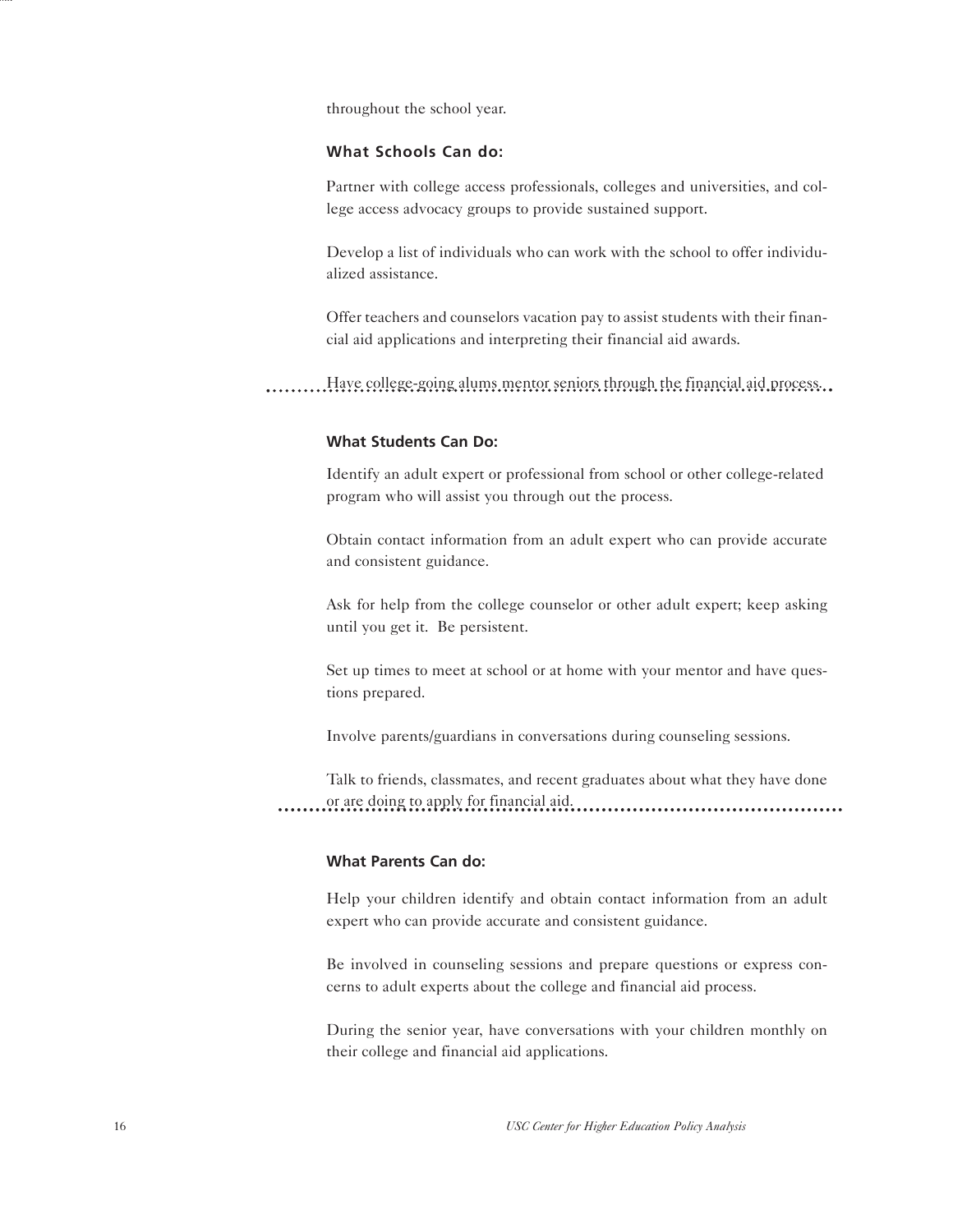## **Challenge Six**

*Our research shows that parents do not have ready access to college planning and financial aid information because of social or language barriers. Similar to students, they are impacted by an incoherent system of college access preparation and support.*

#### **PARENTS/GUARDIANS LACK INFORMATION AND KNOWLEDGE ABOUT COLLEGE AND FINANCIAL AID.**

Survey results revealed that 61% of respondents would use financial aid information from workshops they attended to talk to their parents/guardians about financial aid. Many students expressed that they could not depend on their parents to assist them with the financial aid process. Many parents were unaware of the different forms of financial aid available. Many students explained that it was difficult to collect their parents' tax information and some parents were reluctant to share that information. The majority of parents of undocumented students were unaware that scholarships were available to help their children pay for college.

#### **What Community Organizations, Businesses, and the Media Can Do:**

Identify who is best situated in the community to engage families about the value of a college education.

Go to where the parents are rather than making the parents come to you.

Understand how parents and families can be moved to take action to support their children's college aspirations.

Give college and financial aid information to parents during communitybased events and activities.

#### **What Postsecondary Education Institutions Can Do:**

Partner with community organizations and local businesses with efforts in advocating college opportunity with low-income parents.

Seek input from low-income parents about what information and resources they need in order to support their children's college aspirations.

Invite parents of current undergraduates to advise high school parents on college processes.

#### 

#### **What Schools Can Do:**

Seek input from families about what information and resources they need in order to support their children's college aspirations.

Offer college and financial aid information to parents in their native language and through multiple venues (e.g., group workshops, one-on-one meetings,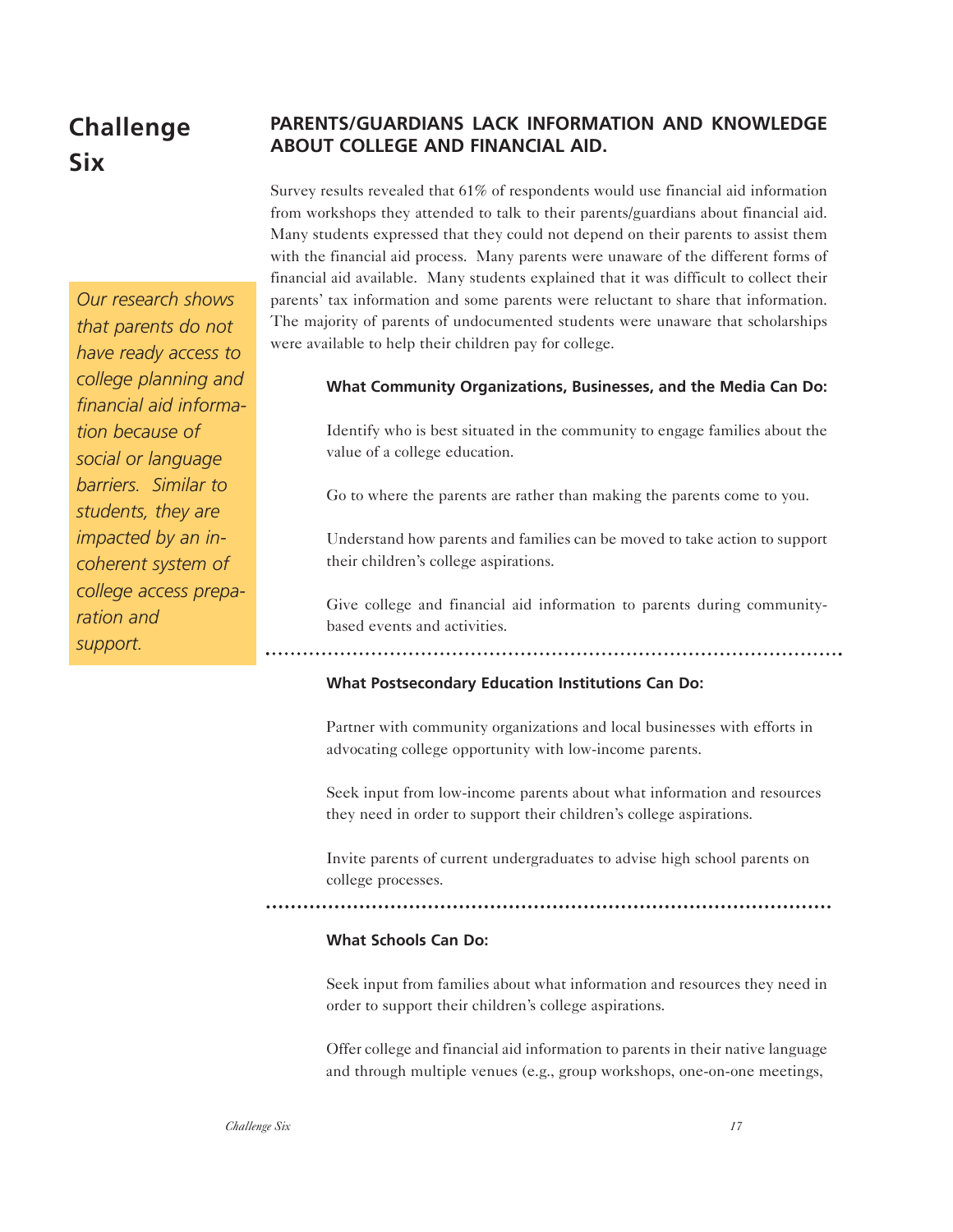flyers sent home, calls home, etc.)

#### **What Students Can Do:**

Show parents class schedules, progress reports, and report cards and compare them to the academic requirements for college admission.

Discuss with parents/guardians prospective college and university options, including tuition, fees, and room and board options (living at home or on campus).

Take parents/guardians to school, programs, and other organizations that offer college preparation or support.

Discuss available financial aid options and how they cover different college costs.

Ask parents/guardians to file their tax return as soon as possible during senior year to complete the FAFSA early.

#### **What Parents Can Do:**

Monitor your children's class schedules, progress reports, and report cards and compare to the academic requirements for college admission.

Understand the requirements for college admissions, enrollment, and financial aid.

Learn about important terms like transcripts or PINs that are a part of the college admissions, enrollment, and financial aid processes.

Meet with your child's guidance and/or college counselor at least one time each year to make sure your children are meeting college admission requirements.

Find resources and experts outside the school who can provide college preparation and support information.

Talk to other families whose children are in college and discuss how they pay for college.

File tax returns as soon as possible during their children's senior year to complete the FAFSA form early.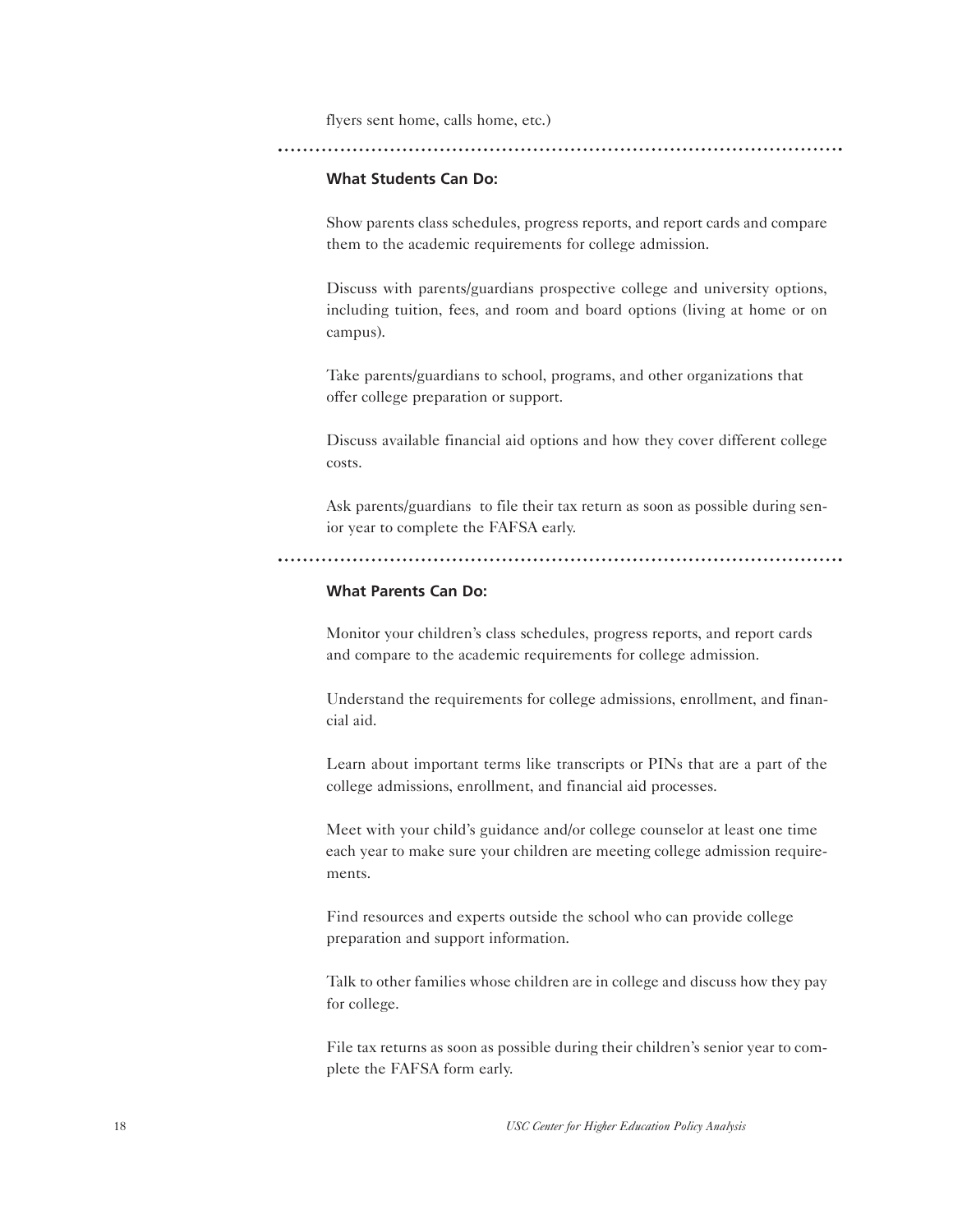## **Conclusion**

OST LOW-INCOME STUDENTS IN URBAN HIGH SCHOOLS HOPE AND PLAN to go to college. According to CHEPA survey results, 77% value a career that requires a college education, 80% want to learn about things that interest them and 82% want to be able to earn more money. But many of these low-income students face difficult challenges along their educational journey and do not have clear pathways to college.

Increasing low-income students' knowledge of what it takes to succeed in college requires an ongoing effort by everyone involved in their schooling (CHEPA 2005, 2006; Connelly, 2005; Pathways to College Network, 2004). The challenges described here are derived from research conducted over the last several years. Yet, we also recognize that schools and communities are unique and what is relevant for one community or school may differ from another. The action recommendations for communities, school officials, higher education institutions, and families aim to empower students toward meeting their educational goals. Overcoming college and financial aid barriers for low-income students requires the active involvement of the community, the corporate and non-profit sector, higher education institutions, schools, and families as a broad base of support. Together, we can do it!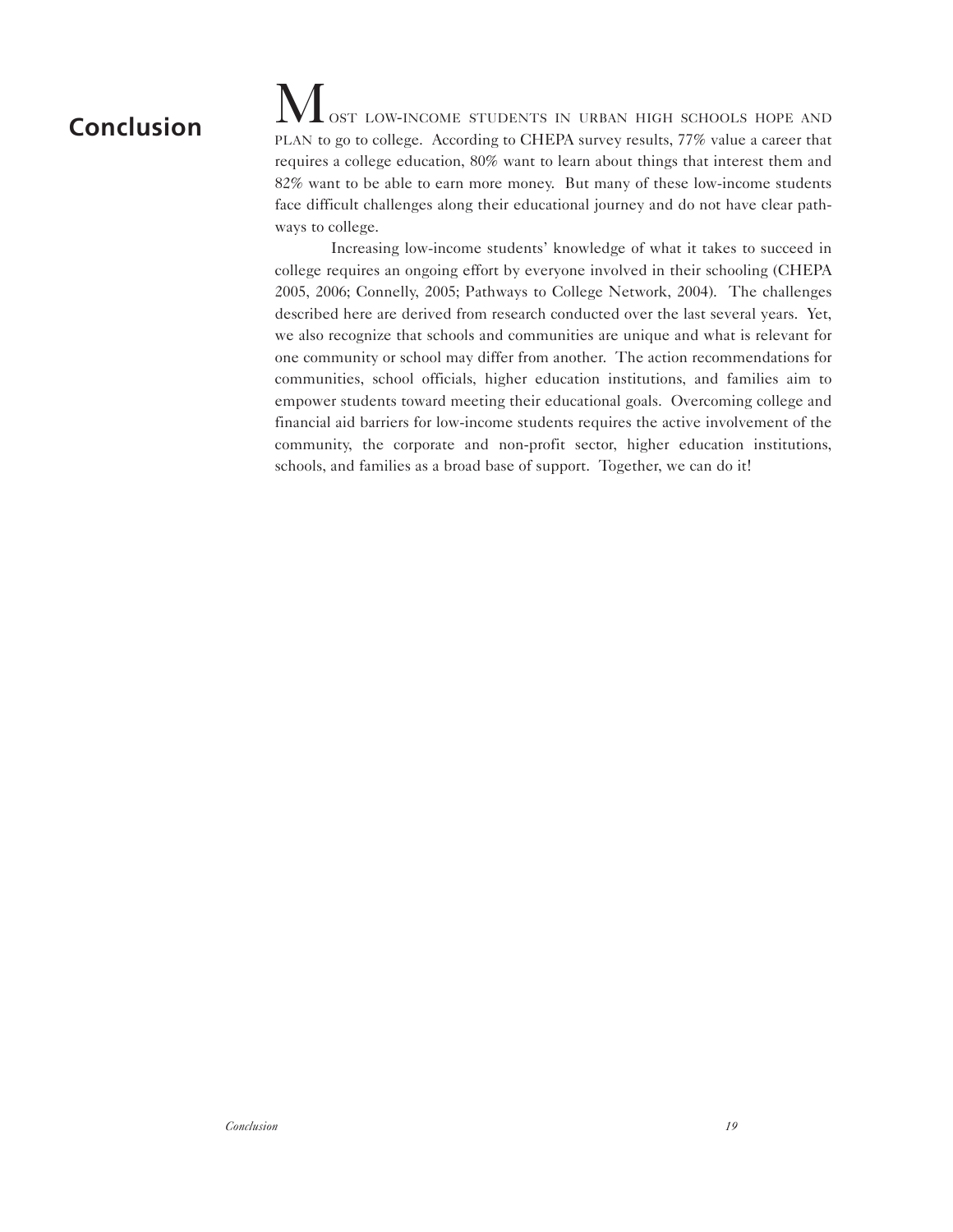### **References**

- Advisory Committee on Student Financial Assistance. (2002). *Empty promises: The myth of college access in America.* Washington, DC: Author.
- Conley, D. (2005). *College knowledge? What it really takes for students to succeed and what we can do to get them ready.* San Francisco, Jossey Bass.
- Flint, A. (1993). Early awareness of college financial aid: Does it expand choice? The *Review of Higher Education, 16* (3), pp. 309-327
- Flint, A. (1992). Parental and planning influences on the formation of student college choice sets. *Research in Higher Education*, *33* (6), pp. 689-708
- Gladieux, L. (2002). Low-income students and the affordability of higher education. *America's Untapped Resource: Low-Income Students in Higher Education (*17-53). R. Kahlenberg. New York, Century Foundation Press.
- Martinez, M., Klopott, S. (2005). *The link between high school reform and college access and success for low-income and minority youth.* Washington, D.C., American Youth Policy Forum and Pathways to College Network, 1-52.
- Olivérez, Paz M. & Tierney, William G. (Eds.). (2005). *Show us the money: Low-income students, families, and financial aid.* Los Angeles, CA: Center for Higher Education Policy Analysis.
- Pathways to College Network (2004). *A shared agenda: A leadership challenge for improving college access and success.* Boston, MA: TERI (The Education Resources Institute).
- St. John, E., and Noell, J. (1989). The effects of student financial aid on access to higher education: An analysis of progress with special consideration of minority enrollment. *Research in Higher Education*, *30* (6), pp. 563-581.
- Tierney, William G., Venegas, Kristan M., & Luna de la Rosa, Mari (Eds.). (2006). Financial aid and access to college: The public policy challenges. *American Behavioral Scientist, 49*(12).
- Tierney, William G., & Colyar, Julia E. (Eds.). (2006). *Urban high school students and the challenge of access: Many routes, difficult paths.* New York: Peter Lang Publishers.
- Tierney, William G., Corwin, Zoë B., & Colyar, Julia E. (Eds.). (2005). *Preparing for college: Nine elements of effective outreach.* Albany, NY: SUNY Press.
- Tierney, William G., Venegas, Kristan M., Colyar, Julia E., Corwin, Zoë B., & Olivérez, Paz M. (Eds.) (2004). *Creating helping environments for college-going: The CHEPA chec-list for counselors.* Los Angeles, CA: Center for Higher Education Policy Analysis.
- Venegas, Kristan M., & Tierney, William G. (Summer 2005). Latino peer groups in college preparation. *College & University, 81*(1), 11-16.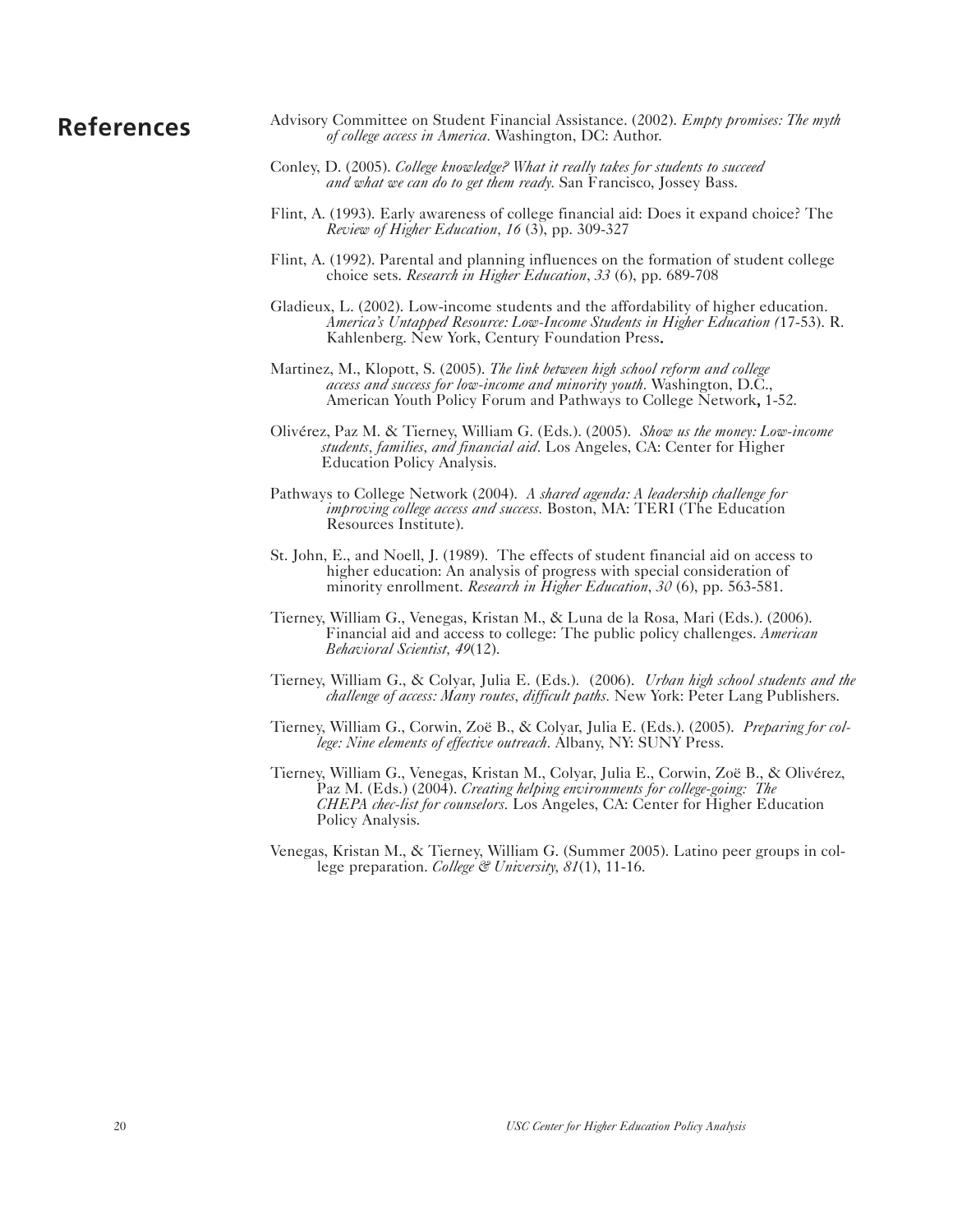COMMUNITY ADVOCACY INFORMATION

College is Possible is the American Council on Education's K–16 youth development program that motivates middle and high school students from underserved communities to seek a college education. *http://www.acenet.edu/*

The College Track: Community Connections Campaign is harnessing the excitement of The College Track: America's Sorting Machine PBS series by sparking community-wide initiatives designed to help students prepare for and succeed in college. *http://outreach.thecollegetrack.com/*

Family Friendly Schools is dedicated to helping schools and districts around the country increase student achievement by developing networks of integrated relationships between leadership, staff, and families that create a culture of high performance and learning outcomes. *http://www.familyfriendlyschools.com*

Families in Schools collaborates with parents, schools, districts, universities, foundations, and other community organizations to foster and promote the valuable role of parents in supporting their children's learning. *http://www.familiesinschools.org*

Mexican American Legal Defense and Education Fund (MALDEF) is the leading nonprofit Latino litigation, advocacy, and educational outreach institution in the United States. MALDEF achieves its objectives through advocacy, community education, collaboration with other groups and individuals, the awarding of higher education scholarships in law, and when necessary, through the legal system. *http://www.maldef.org*

Pathways to College Network offers a collection of publications and links aimed at increasing college access. Of particular relevance are a variety of toolkits designed to assist practitioners in developing and evaluating effective programs related to college access. *http://www.pathwaystocollege.net*

Preparing Your Child for College is a parent's sourcebook by the U.S. Department of Education. *http://www.ed.gov/pubs/Prepare/index.html*

Steps to College is an online newsletter for and about students in the high school-to-college transition by the National Association of College Admissions Counseling. *http://www.nacac.com/p&s\_steps.html*

*Access/Aid Resources 21*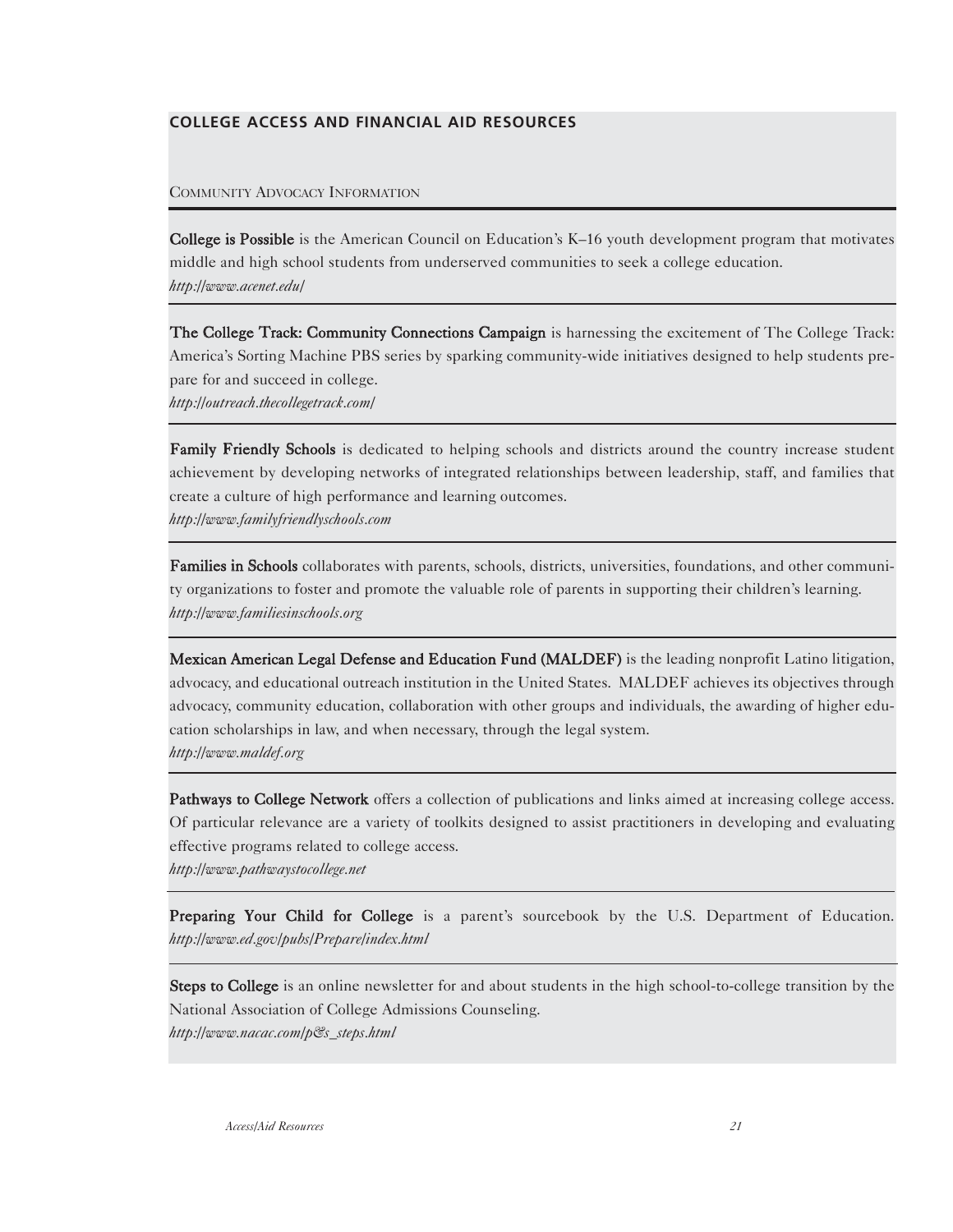#### *CALIFORNIA AND SOUTHERN CALIFORNIA COMMUNITY ADVOCACY INFORMATION*

Alliance for a Better Community is a nonprofit organization operating within an ever changing dynamic that promotes equity for Latinos in education, health, economic development, and civic participation throughout the Los Angeles region.

*http://www.afabc.org*

California Gear Up is designed to increase the number of low-income middle school students prepared in California to enter and succeed in high school and postsecondary education through partnerships between schools, colleges and universities, the private sector, and community organizations. *http://www.castategearup.org/*

Community Coalition is a grassroots community-based organization working to build a powerful voice in South Los Angeles to create, influence, and change public policy. *http://www.ccsapt.org*

LAUSD College Connection gives access to the latest information about college admissions and the resources provided by LAUSD to prepare you for college. *http://www.lausd.k12.ca.us/lausd/offices/senior\_high\_programs/*

UniteLA School 2 Career is an affiliate of the Los Angeles Area Chamber of Commerce that facilitates education and workforce development programs. *http://www.unitela.com*

COLLEGE INFORMATION

The College Board has information on the SAT and planning for college along with lots of tips on college admissions. It is also available in Spanish. *http://www.collegeboard.com*

Peterson's is a planner for test preparation, college matching service, financial aid resources, and career planning. *http://www.petersons.com*

Campus Tours specializes in virtual, on-line tours of college campuses. *http://www.campustours.com*

Colleges that Change Lives is an organization of distinctive liberal arts colleges and universities. *http://www.ctcl.com*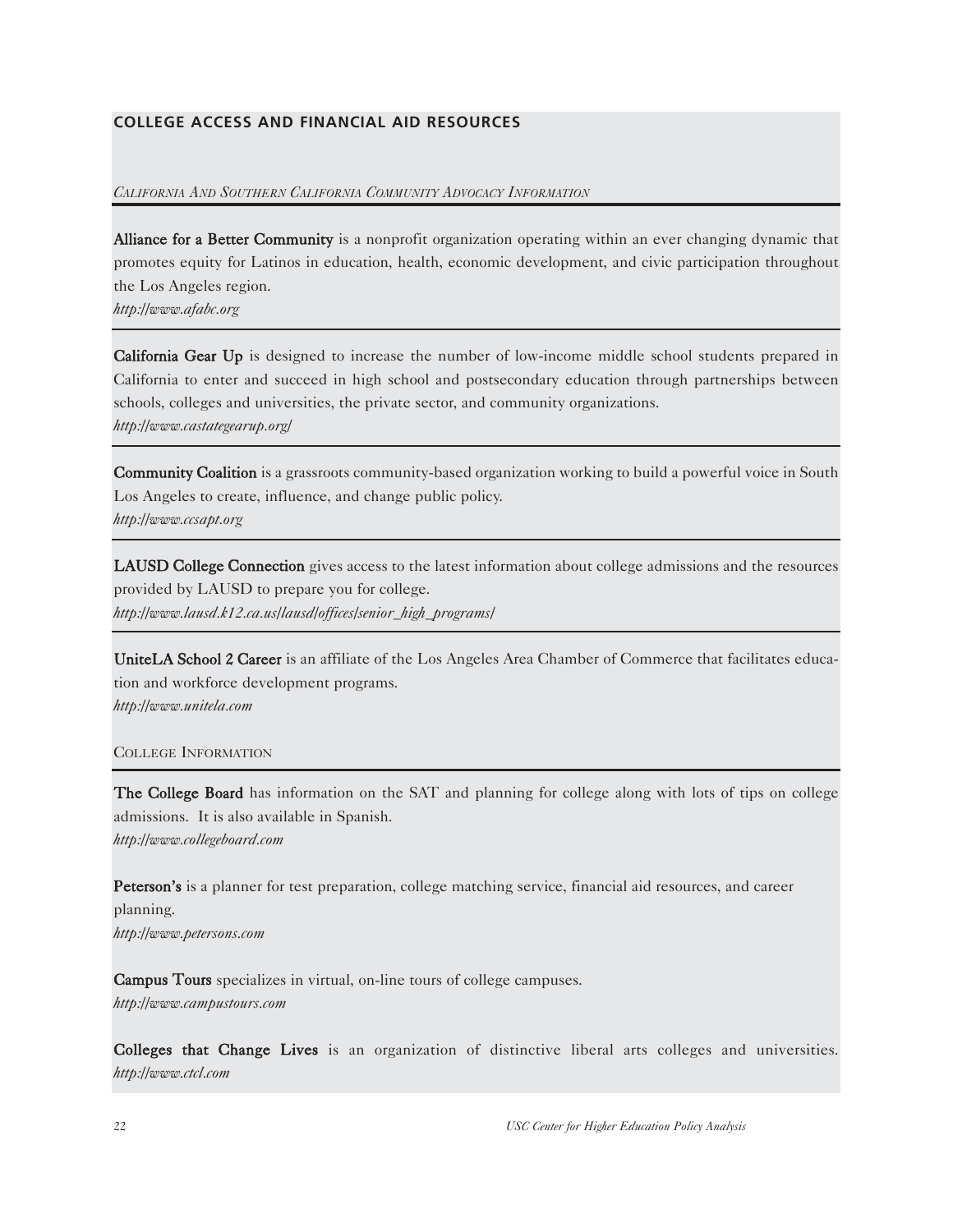*CALIFORNIA COLLEGE RESOURCES*

The University of California website provides information about entrance requirements and how the UC system evaluates applications.

*http://www.universityofcalifornia.edu/admissions*

The California State University website provides information about CSU campuses and how to apply for admissions.

*http://www.csumentor.edu*

Association of Independent California Colleges and Universities is an online resource for California private universities and includes campus tours, financial aid information, and tools to choose a college. *http://www.aiccu.edu*

California Community College Chancellor's Office provides information on California's 106 community colleges including website links and contact information. *http://www.cccco.edu*

California Colleges has been developed in collaboration with the California State University (CSU), University of California (UC), California Community Colleges (CCC), Association of Independent California Colleges and Universities (AICCU), and the California Department of Education to allow students to obtain information about higher education opportunities in California. *http://www.californiacolleges.edu*

#### COLLEGE ADMISSIONS TESTING

The College Board is used to register for the SAT I and II. Practice SAT and AP exam questions can also be found here.

*http://www.collegeboard.com*

ACT Test is used to register for the ACT, send scores, and try sample questions.

*http://www.act.org*

College PowerPrep has tools and resources to prepare for the SAT or ACT including free preparation software. *http://www.powerprep.com* 

Number2.com offers free online test preparation courses. By creating an account, students can access a customized course that includes user-friendly tutorials and practice sessions that dynamically adapt to each student's ability level.

*http://www. number2.com*

*Access/Aid Resources 23*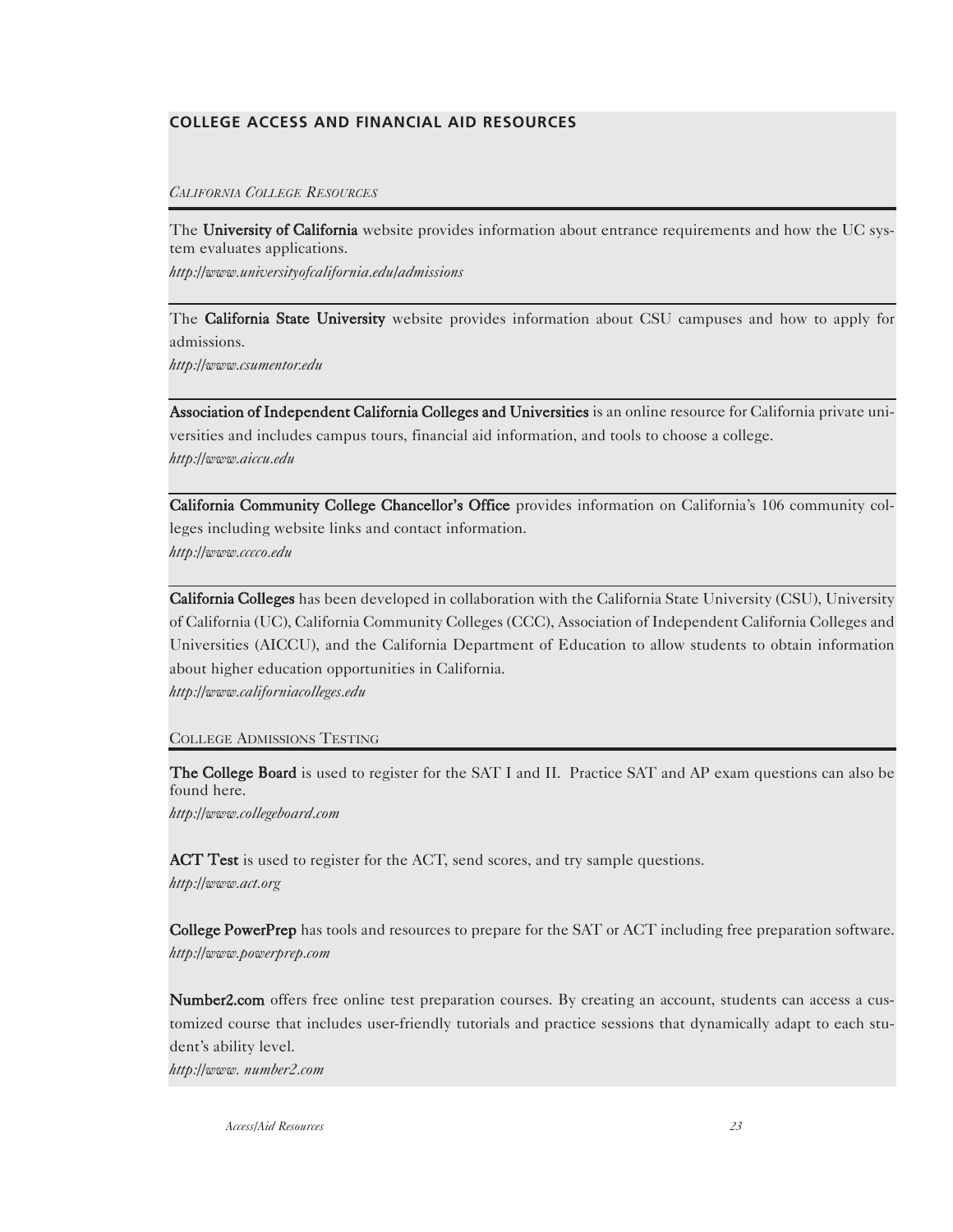#### CAREER INFORMATION

Careers.org has a wide variety of career resources and provides education and training options, financial aid information, guides, and tools.

*http://www.careers.org*

My Cool Career is a career dream site for teens and includes free career assessments and information on education and training. *http://www.mycoolcareers.com*

My Majors.com provides useful advice on college and university majors that a high school senior or first year college student with specific interests and achievements might consider. *http://www.mymajors.com*

#### FINANCIAL AID

FinAid, the smart guide to financial aid is the most comprehensive annotated collection of information about student financial aid on the web including a scholarship search. *http://www.finaid.org* 

Free Application for Federal Student Aid website is the online location to apply for a PIN, the FAFSA and to follow up on completed applications.

*http://www.fafsa.ed.gov*

FinaidFacts.org provides free and accurate financial aid information for students progressing in their education. The site includes understanding college costs, types of aid, award letters, and acronyms/glossary. It is the product of combined efforts of several financial aid counselors. *http://www.finaidfacts.org*

#### *CALIFORNIA FINANCIAL AID RESOURCES*

California Student Aid Commission provides information for students and parents on Cal Grants and specialized programs available, such as the California Chafee Grant for foster children. *http://www.csac.ca.gov*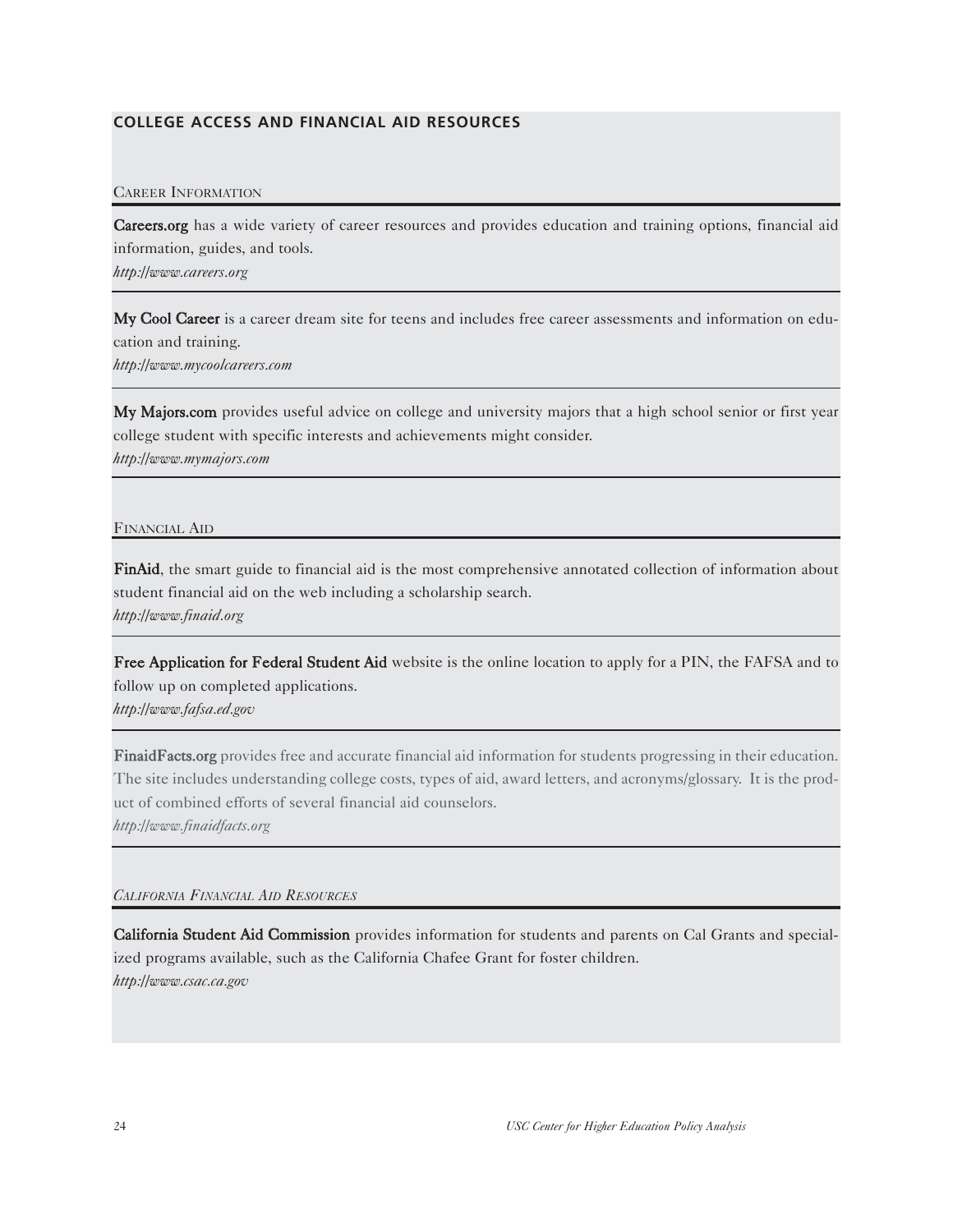#### **SCHOLARSHIPS**

FastWeb offers a free scholarship search and is the most complete source of local scholarships, national scholarships and college-specific scholarships. *http://www.fastweb.com*

Scholarship Resource Network Express offers a free scholarship search from a database of over 8,000 programs with a distribution level of over 150,000 awards for undergraduate students. *http://www.srnexpress.com*

Go Scholarship Search offers a free scholarship search along with tips on financial aid and other resources such as college matching service. *http://www.gocollege.com*

### **Acknowledgments**

WE WOULD LIKE TO THANK OUR COLLEAGUES for their insights that contributed to this monograph: William Goggin, Ed St. John, Adrianna Kezar, Cliff Adelman, Laura Perna, Kristan Venegas, Dan McLaughlin, and Bob Shireman.

THE CENTER COULD NOT FUNCTION WITHOUT THE HELP AND SUPPORT of Diane Flores and Monica Raad and for this, we are in their debt.